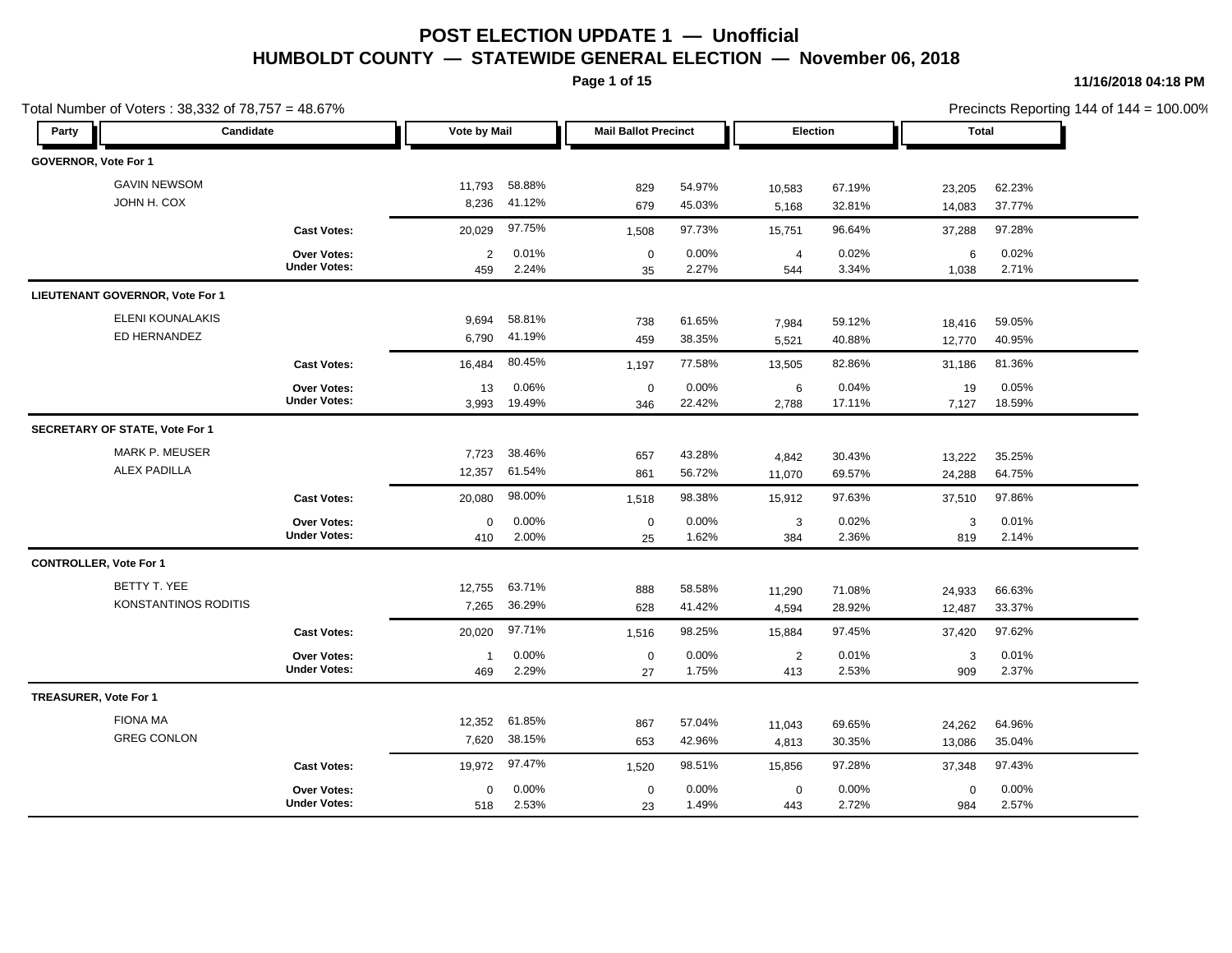**Page 2 of 15**

|                                                 | Total Number of Voters: 38,332 of 78,757 = 48.67%<br>Candidate |                       |                  |                             |                  |                         |                  |                         | Precincts Reporting 144 of 144 = 100.00% |  |
|-------------------------------------------------|----------------------------------------------------------------|-----------------------|------------------|-----------------------------|------------------|-------------------------|------------------|-------------------------|------------------------------------------|--|
| Party                                           |                                                                | Vote by Mail          |                  | <b>Mail Ballot Precinct</b> |                  | <b>Election</b>         |                  | <b>Total</b>            |                                          |  |
| ATTORNEY GENERAL, Vote For 1                    |                                                                |                       |                  |                             |                  |                         |                  |                         |                                          |  |
| <b>XAVIER BECERRA</b>                           |                                                                | 12,098                | 60.28%           | 861                         | 56.57%           | 10,887                  | 68.49%           | 23,846                  | 63.61%                                   |  |
| STEVEN C. BAILEY                                |                                                                | 7,973                 | 39.72%           | 661                         | 43.43%           | 5,009                   | 31.51%           | 13,643                  | 36.39%                                   |  |
|                                                 | <b>Cast Votes:</b>                                             | 20,071                | 97.96%           | 1,522                       | 98.64%           | 15,896                  | 97.53%           | 37,489                  | 97.80%                                   |  |
|                                                 | <b>Over Votes:</b><br><b>Under Votes:</b>                      | $\overline{2}$<br>417 | 0.01%<br>2.04%   | $\mathbf 0$<br>21           | 0.00%<br>1.36%   | $\overline{4}$<br>399   | 0.02%<br>2.45%   | 6<br>837                | 0.02%<br>2.18%                           |  |
| <b>INSURANCE COMMISSIONER, Vote For 1</b>       |                                                                |                       |                  |                             |                  |                         |                  |                         |                                          |  |
| <b>STEVE POIZNER</b><br>RICARDO LARA            |                                                                | 9,199<br>9,821        | 48.36%<br>51.64% | 755<br>686                  | 52.39%<br>47.61% | 6,184<br>8,860          | 41.11%<br>58.89% | 16,138<br>19,367        | 45.45%<br>54.55%                         |  |
|                                                 | <b>Cast Votes:</b>                                             | 19,020                | 92.83%           | 1,441                       | 93.39%           | 15,044                  | 92.30%           | 35,505                  | 92.62%                                   |  |
|                                                 | <b>Over Votes:</b><br><b>Under Votes:</b>                      | $\mathbf 0$<br>1,470  | 0.00%<br>7.17%   | $\mathbf 0$<br>102          | 0.00%<br>6.61%   | $\overline{2}$<br>1,253 | 0.01%<br>7.69%   | 2<br>2,825              | 0.01%<br>7.37%                           |  |
| MEMBER STATE BOARD OF EQUALIZATION, Vote For 1  |                                                                |                       |                  |                             |                  |                         |                  |                         |                                          |  |
| <b>MALIA COHEN</b><br><b>MARK BURNS</b>         |                                                                | 11,949<br>7,853       | 60.34%<br>39.66% | 840<br>675                  | 55.45%<br>44.55% | 10,745<br>4,923         | 68.58%<br>31.42% | 23,534<br>13,451        | 63.63%<br>36.37%                         |  |
|                                                 | <b>Cast Votes:</b>                                             | 19,802                | 96.64%           | 1,515                       | 98.19%           | 15,668                  | 96.13%           | 36,985                  | 96.49%                                   |  |
|                                                 | <b>Over Votes:</b><br><b>Under Votes:</b>                      | $\mathbf 0$<br>688    | 0.00%<br>3.36%   | $\mathbf 0$<br>28           | 0.00%<br>1.81%   | $\overline{2}$<br>629   | 0.01%<br>3.86%   | $\overline{2}$<br>1,345 | 0.01%<br>3.51%                           |  |
| <b>UNITED STATES SENATOR, Vote For 1</b>        |                                                                |                       |                  |                             |                  |                         |                  |                         |                                          |  |
| <b>KEVIN DE LEON</b><br><b>DIANNE FEINSTEIN</b> |                                                                | 9,976<br>8,050        | 55.34%<br>44.66% | 748<br>582                  | 56.24%<br>43.76% | 8,099<br>6,622          | 55.02%<br>44.98% | 18,823<br>15,254        | 55.24%<br>44.76%                         |  |
|                                                 | <b>Cast Votes:</b>                                             | 18,026                | 87.97%           | 1,330                       | 86.20%           | 14,721                  | 90.32%           | 34,077                  | 88.90%                                   |  |
|                                                 | <b>Over Votes:</b><br><b>Under Votes:</b>                      | 18<br>2,446           | 0.09%<br>11.94%  | $\mathbf 0$<br>213          | 0.00%<br>13.80%  | 13<br>1,565             | 0.08%<br>9.60%   | 31<br>4,224             | 0.08%<br>11.02%                          |  |
| UNITED STATES REPRESENTATIVE, Vote For 1        |                                                                |                       |                  |                             |                  |                         |                  |                         |                                          |  |
| JARED HUFFMAN<br>DALE K. MENSING                |                                                                | 13,128<br>6,929       | 65.45%<br>34.55% | 886<br>636                  | 58.21%<br>41.79% | 11,507<br>4,445         | 72.14%<br>27.86% | 25,521<br>12,010        | 68.00%<br>32.00%                         |  |
|                                                 | <b>Cast Votes:</b>                                             | 20,057                | 97.89%           | 1,522                       | 98.64%           | 15,952                  | 97.87%           | 37,531                  | 97.91%                                   |  |
|                                                 | Over Votes:<br><b>Under Votes:</b>                             | $\mathbf{1}$<br>432   | 0.00%<br>2.11%   | $\mathbf 0$<br>21           | 0.00%<br>1.36%   | $\overline{2}$<br>345   | 0.01%<br>2.12%   | 3<br>798                | 0.01%<br>2.08%                           |  |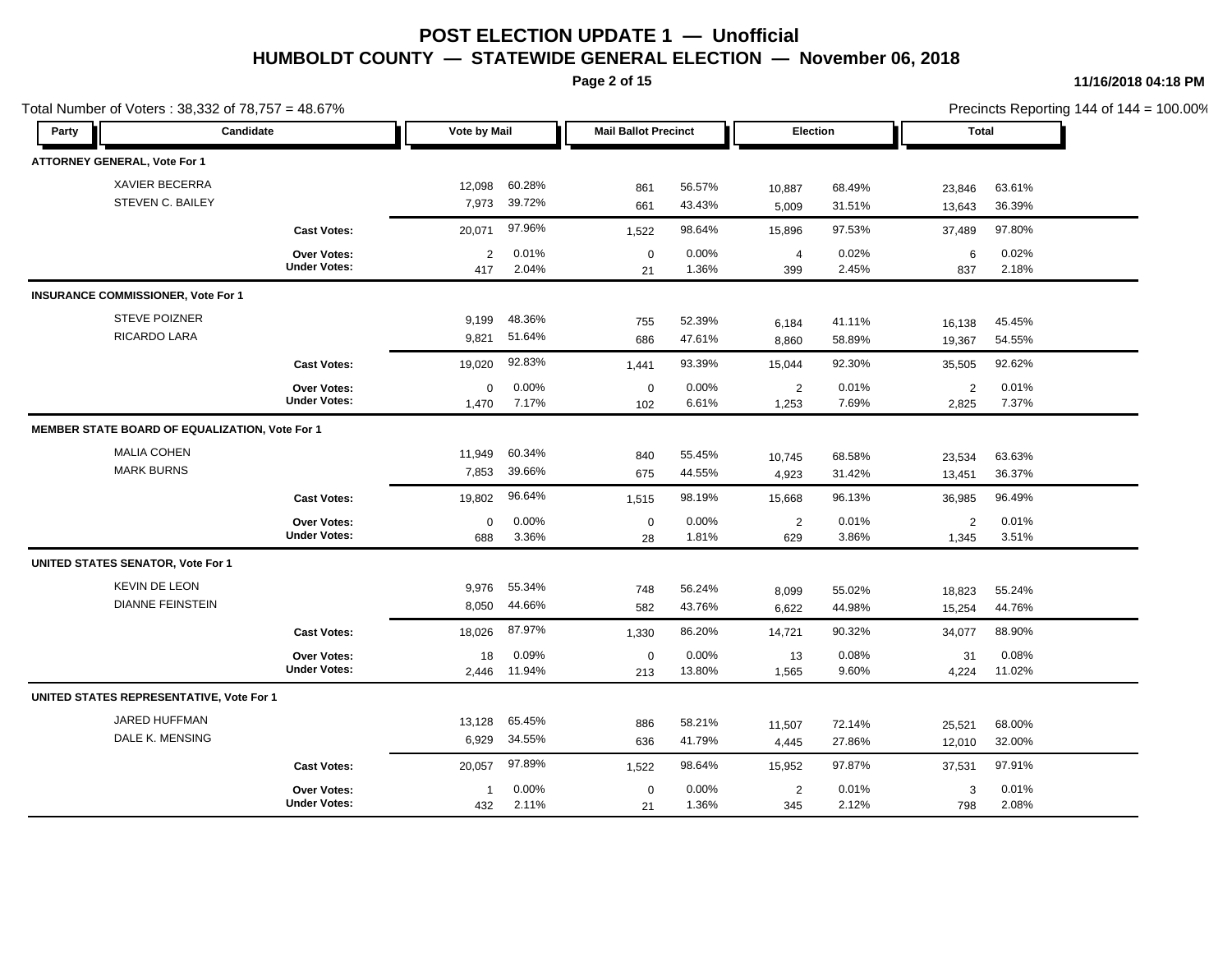**Page 3 of 15**

|       | Total Number of Voters: 38,332 of 78,757 = 48.67%                                  |                                    |                       |                 |                             |                 |                         |                 |                         | Precincts Reporting 144 of 144 = 100.00% |
|-------|------------------------------------------------------------------------------------|------------------------------------|-----------------------|-----------------|-----------------------------|-----------------|-------------------------|-----------------|-------------------------|------------------------------------------|
| Party | Candidate                                                                          |                                    | Vote by Mail          |                 | <b>Mail Ballot Precinct</b> |                 | Election                |                 | Total                   |                                          |
|       | <b>STATE SENATOR, Vote For 1</b>                                                   |                                    |                       |                 |                             |                 |                         |                 |                         |                                          |
|       | <b>VERONICA "RONI" JACOBI</b>                                                      |                                    | 6,058                 | 35.08%          | 477                         | 38.04%          | 5,356                   | 37.70%          | 11,891                  | 36.33%                                   |
|       | <b>MIKE MCGUIRE</b>                                                                |                                    | 11,211                | 64.92%          | 777                         | 61.96%          | 8,852                   | 62.30%          | 20,840                  | 63.67%                                   |
|       |                                                                                    | <b>Cast Votes:</b>                 | 17,269                | 84.28%          | 1,254                       | 81.27%          | 14,208                  | 87.17%          | 32,731                  | 85.39%                                   |
|       |                                                                                    | Over Votes:<br><b>Under Votes:</b> | 12<br>3,209           | 0.06%<br>15.66% | $\mathbf 0$<br>289          | 0.00%<br>18.73% | 4<br>2,087              | 0.02%<br>12.80% | 16<br>5,585             | 0.04%<br>14.57%                          |
|       | MEMBER OF THE STATE ASSEMBLY, Vote For 1                                           |                                    |                       |                 |                             |                 |                         |                 |                         |                                          |
|       | <b>MATT HEATH</b>                                                                  |                                    | 7,412                 | 37.22%          | 636                         | 41.95%          | 4,751                   | 30.14%          | 12,799                  | 34.42%                                   |
|       | JIM WOOD                                                                           |                                    | 12,500                | 62.78%          | 880                         | 58.05%          | 11,010                  | 69.86%          | 24,390                  | 65.58%                                   |
|       |                                                                                    | <b>Cast Votes:</b>                 | 19,912                | 97.18%          | 1,516                       | 98.25%          | 15,761                  | 96.70%          | 37,189                  | 97.02%                                   |
|       |                                                                                    | Over Votes:<br><b>Under Votes:</b> | $\overline{1}$<br>577 | 0.00%<br>2.82%  | $\mathbf 0$<br>27           | 0.00%<br>1.75%  | 3<br>535                | 0.02%<br>3.28%  | $\overline{4}$<br>1,139 | 0.01%<br>2.97%                           |
|       | SUPREME COURT ASSOCIATE JUSTICE CAROL A. CORRIGAN, Vote For 1                      |                                    |                       |                 |                             |                 |                         |                 |                         |                                          |
|       | <b>YES</b>                                                                         |                                    | 10,192                | 66.66%          | 770                         | 65.37%          | 7,612                   | 63.08%          | 18,574                  | 65.09%                                   |
|       | <b>NO</b>                                                                          |                                    | 5,098                 | 33.34%          | 408                         | 34.63%          | 4,455                   | 36.92%          | 9,961                   | 34.91%                                   |
|       |                                                                                    | <b>Cast Votes:</b>                 | 15,290                | 74.62%          | 1,178                       | 76.34%          | 12,067                  | 74.04%          | 28,535                  | 74.44%                                   |
|       |                                                                                    | Over Votes:<br><b>Under Votes:</b> | 5<br>5,195            | 0.02%<br>25.35% | $\mathbf 0$<br>365          | 0.00%<br>23.66% | $\overline{7}$<br>4,225 | 0.04%<br>25.92% | 12<br>9,785             | 0.03%<br>25.53%                          |
|       | SUPREME COURT ASSOCIATE JUSTICE LEONDRA R. KRUGER, Vote For 1                      |                                    |                       |                 |                             |                 |                         |                 |                         |                                          |
|       | <b>YES</b>                                                                         |                                    | 10,969                | 72.72%          | 790                         | 67.41%          | 8,631                   | 73.04%          | 20,390                  | 72.63%                                   |
|       | <b>NO</b>                                                                          |                                    | 4,114                 | 27.28%          | 382                         | 32.59%          | 3,186                   | 26.96%          | 7,682                   | 27.37%                                   |
|       |                                                                                    | <b>Cast Votes:</b>                 | 15,083                | 73.61%          | 1,172                       | 75.96%          | 11,817                  | 72.50%          | 28,072                  | 73.23%                                   |
|       |                                                                                    | Over Votes:<br><b>Under Votes:</b> | $\mathbf{1}$<br>5,406 | 0.00%<br>26.38% | $\mathbf 0$<br>371          | 0.00%<br>24.04% | 4<br>4,478              | 0.02%<br>27.47% | 5<br>10,255             | 0.01%<br>26.75%                          |
|       | COURT OF APPEAL-PRESIDING JUSTICE-DISTRICT 1 DIVISION 1 JAMES M. HUMES, Vote For 1 |                                    |                       |                 |                             |                 |                         |                 |                         |                                          |
|       | <b>YES</b>                                                                         |                                    | 10,081                | 69.31%          | 698                         | 61.93%          | 7,730                   | 67.90%          | 18,509                  | 68.41%                                   |
|       | <b>NO</b>                                                                          |                                    | 4,463                 | 30.69%          | 429                         | 38.07%          | 3,655                   | 32.10%          | 8,547                   | 31.59%                                   |
|       |                                                                                    | <b>Cast Votes:</b>                 | 14,544                | 70.98%          | 1,127                       | 73.04%          | 11,385                  | 69.85%          | 27,056                  | 70.58%                                   |
|       |                                                                                    | Over Votes:                        | 3                     | 0.01%           | $\mathbf 0$                 | 0.00%           | 6                       | 0.04%           | 9                       | 0.02%                                    |
|       |                                                                                    | <b>Under Votes:</b>                | 5,943                 | 29.00%          | 416                         | 26.96%          | 4,908                   | 30.11%          | 11,267                  | 29.39%                                   |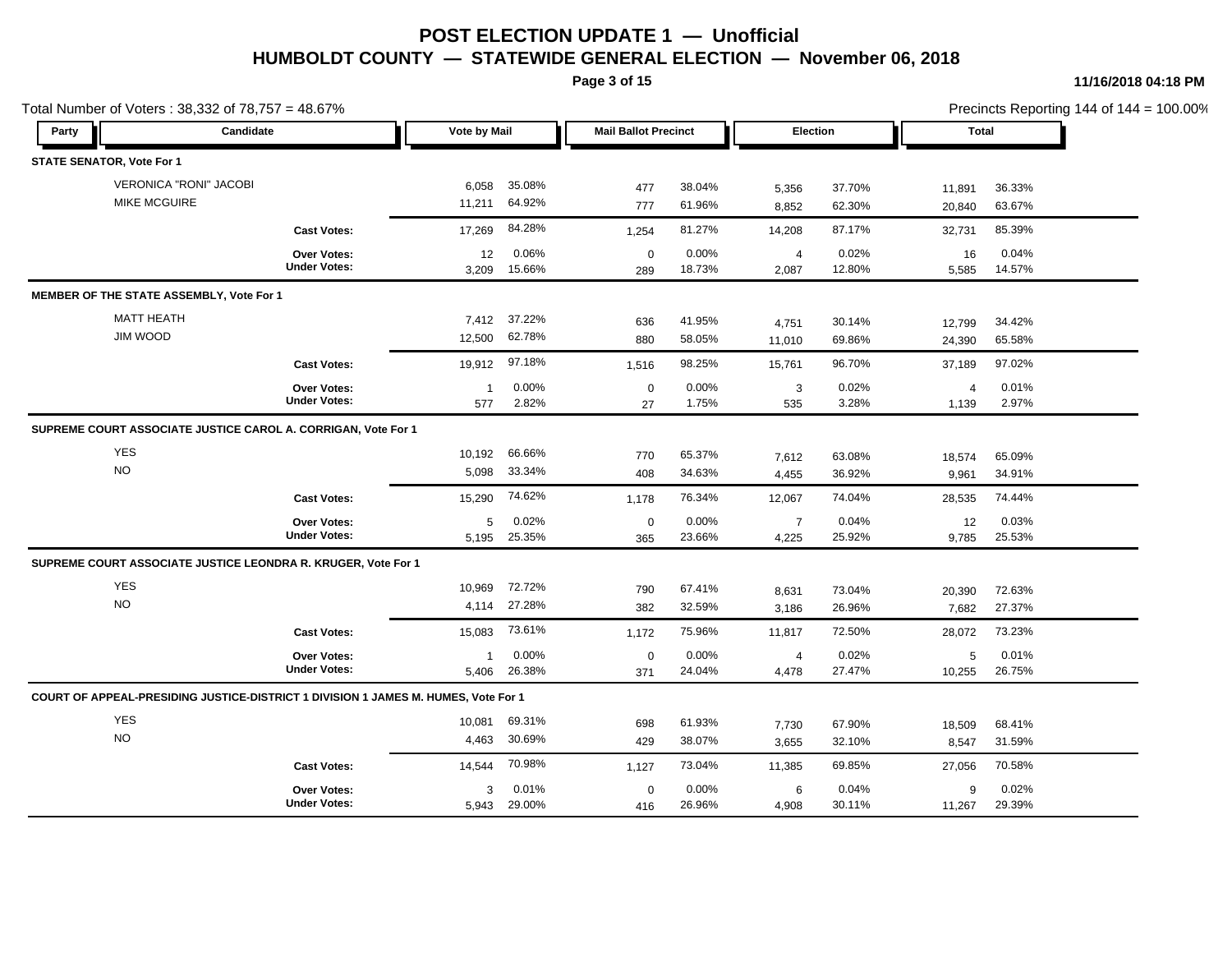**Page 4 of 15**

|                  |                                                                                        |                         |                  |                             |                  |                         |                  |                          |                  | Precincts Reporting 144 of $144 = 100.00\%$ |
|------------------|----------------------------------------------------------------------------------------|-------------------------|------------------|-----------------------------|------------------|-------------------------|------------------|--------------------------|------------------|---------------------------------------------|
| Party            | Candidate                                                                              | Vote by Mail            |                  | <b>Mail Ballot Precinct</b> |                  | Election                |                  | <b>Total</b>             |                  |                                             |
|                  | COURT OF APPEAL-ASSOCIATE JUSTICE-DISTRICT 1 DIVISION 1 SANDRA MARGULIES, Vote For 1   |                         |                  |                             |                  |                         |                  |                          |                  |                                             |
| <b>YES</b>       |                                                                                        |                         | 10,709 72.87%    | 796                         | 69.70%           | 7,868                   | 68.03%           | 19,373                   | 70.69%           |                                             |
| <b>NO</b>        |                                                                                        |                         | 3,987 27.13%     | 346                         | 30.30%           | 3,698                   | 31.97%           | 8,031                    | 29.31%           |                                             |
|                  | <b>Cast Votes:</b>                                                                     | 14,696                  | 71.72%           | 1,142                       | 74.01%           | 11,566                  | 70.96%           | 27,404                   | 71.49%           |                                             |
|                  | Over Votes:<br><b>Under Votes:</b>                                                     | 4<br>5,790              | 0.02%<br>28.26%  | $\overline{1}$<br>400       | 0.06%<br>25.92%  | $\overline{7}$<br>4,726 | 0.04%<br>29.00%  | 12<br>10,916             | 0.03%<br>28.48%  |                                             |
|                  | COURT OF APPEAL-ASSOCIATE JUSTICE-DISTRICT 1 DIVISION 2 JAMES A. RICHMAN, Vote For 1   |                         |                  |                             |                  |                         |                  |                          |                  |                                             |
| <b>YES</b><br>NO |                                                                                        | 9.638<br>4,827          | 66.63%<br>33.37% | 717<br>402                  | 64.08%<br>35.92% | 6,833<br>4,483          | 60.38%<br>39.62% | 17,188<br>9,712          | 63.90%<br>36.10% |                                             |
|                  | <b>Cast Votes:</b>                                                                     | 14,465                  | 70.60%           | 1,119                       | 72.52%           | 11,316                  | 69.43%           | 26,900                   | 70.18%           |                                             |
|                  | <b>Over Votes:</b><br><b>Under Votes:</b>                                              | 3<br>6,022              | 0.01%<br>29.39%  | $\mathbf 0$<br>424          | 0.00%<br>27.48%  | 3<br>4,980              | 0.02%<br>30.55%  | 6<br>11,426              | 0.02%<br>29.81%  |                                             |
|                  | COURT OF APPEAL-ASSOCIATE JUSTICE-DISTRICT 1 DIVISION 2 MARLA MILLER, Vote For 1       |                         |                  |                             |                  |                         |                  |                          |                  |                                             |
| <b>YES</b>       |                                                                                        | 10,077                  | 69.71%           | 731                         | 64.92%           | 7,427                   | 65.73%           | 18,235                   | 67.84%           |                                             |
| <b>NO</b>        |                                                                                        | 4,378                   | 30.29%           | 395                         | 35.08%           | 3,873                   | 34.27%           | 8,646                    | 32.16%           |                                             |
|                  | <b>Cast Votes:</b>                                                                     | 14,455                  | 70.55%           | 1,126                       | 72.97%           | 11,300                  | 69.33%           | 26,881                   | 70.13%           |                                             |
|                  | Over Votes:<br><b>Under Votes:</b>                                                     | $\overline{4}$<br>6,031 | 0.02%<br>29.43%  | $\pmb{0}$<br>417            | 0.00%<br>27.03%  | $\overline{4}$<br>4,995 | 0.02%<br>30.65%  | 8<br>11,443              | 0.02%<br>29.85%  |                                             |
|                  | COURT OF APPEAL-PRESIDING JUSTICE-DISTRICT 1 DIVISION 3 PETER JOHN SIGGINS, Vote For 1 |                         |                  |                             |                  |                         |                  |                          |                  |                                             |
| YES<br><b>NO</b> |                                                                                        | 9,824<br>4,362          | 69.25%<br>30.75% | 705<br>406                  | 63.46%<br>36.54% | 7,441<br>3,570          | 67.58%<br>32.42% | 17,970<br>8,338          | 68.31%<br>31.69% |                                             |
|                  | <b>Cast Votes:</b>                                                                     | 14,186                  | 69.23%           | 1,111                       | 72.00%           | 11,011                  | 67.56%           | 26,308                   | 68.63%           |                                             |
|                  | Over Votes:<br><b>Under Votes:</b>                                                     | $\mathbf{1}$<br>6,303   | 0.00%<br>30.76%  | $\mathbf 0$<br>432          | 0.00%<br>28.00%  | 3<br>5,285              | 0.02%<br>32.43%  | $\overline{4}$<br>12,020 | 0.01%<br>31.36%  |                                             |
|                  | COURT OF APPEAL-ASSOCIATE JUSTICE-DISTRICT 1 DIVISION 4 JON B. STREETER, Vote For 1    |                         |                  |                             |                  |                         |                  |                          |                  |                                             |
| <b>YES</b>       |                                                                                        | 9,776                   | 69.47%           | 698                         | 63.69%           | 7,434                   | 67.92%           | 17,908                   | 68.58%           |                                             |
| <b>NO</b>        |                                                                                        | 4,297                   | 30.53%           | 398                         | 36.31%           | 3,511                   | 32.08%           | 8,206                    | 31.42%           |                                             |
|                  | <b>Cast Votes:</b>                                                                     | 14,073                  | 68.68%           | 1,096                       | 71.03%           | 10,945                  | 67.15%           | 26,114                   | 68.13%           |                                             |
|                  |                                                                                        |                         |                  |                             | 0.00%            | 3                       | 0.02%            | 6                        | 0.02%            |                                             |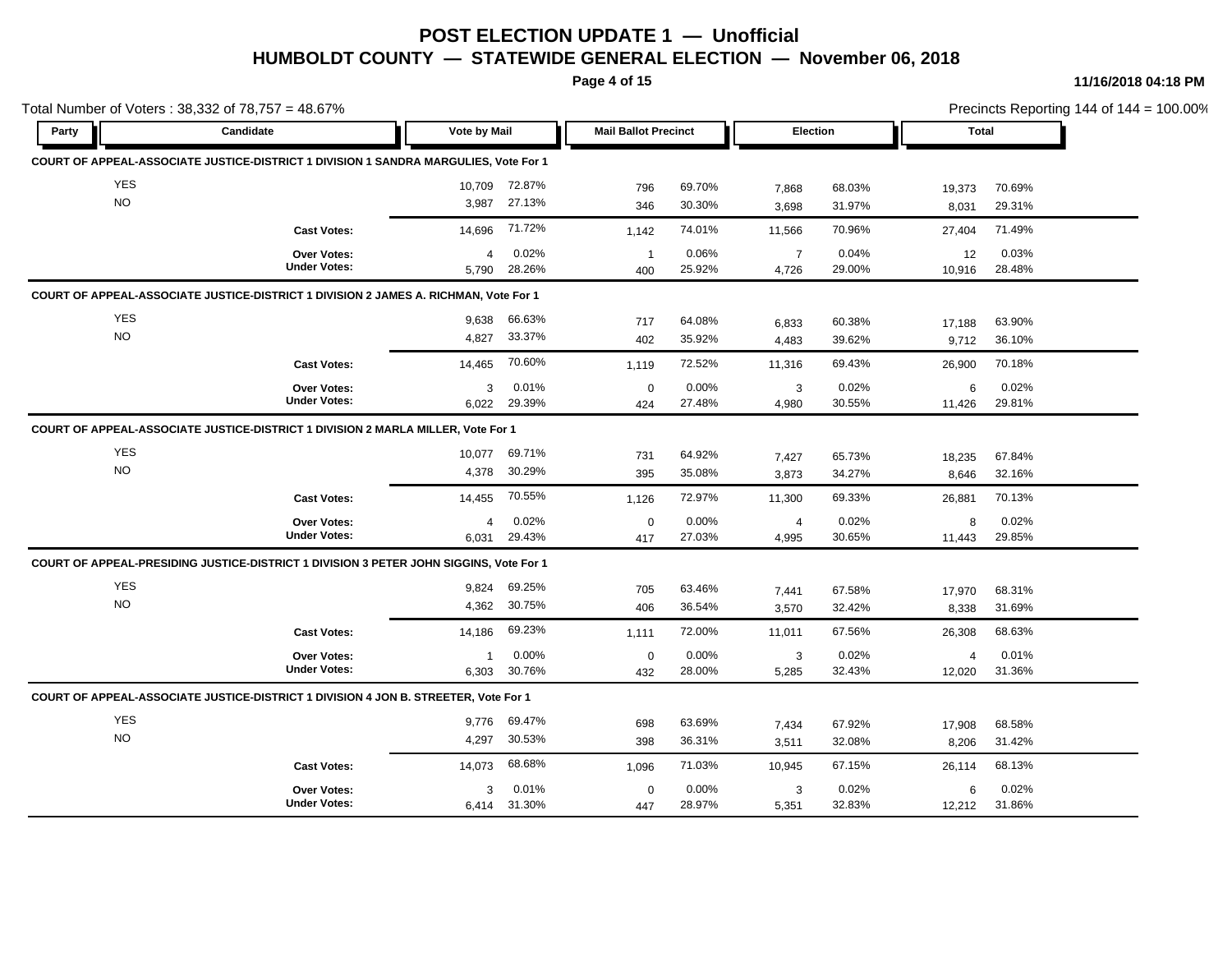**Page 5 of 15**

| Total Number of Voters: 38,332 of 78,757 = 48.67% |                                                                                      |                       |                 |                             |                 |                         |                 |                          |                 | Precincts Reporting 144 of $144 = 100.00\%$ |
|---------------------------------------------------|--------------------------------------------------------------------------------------|-----------------------|-----------------|-----------------------------|-----------------|-------------------------|-----------------|--------------------------|-----------------|---------------------------------------------|
| Party                                             | Candidate                                                                            | <b>Vote by Mail</b>   |                 | <b>Mail Ballot Precinct</b> |                 | Election                |                 | <b>Total</b>             |                 |                                             |
|                                                   | COURT OF APPEAL-ASSOCIATE JUSTICE-DISTRICT 1 DIVISION 4 ALISON M. TUCHER, Vote For 1 |                       |                 |                             |                 |                         |                 |                          |                 |                                             |
| <b>YES</b>                                        |                                                                                      | 10,456                | 73.26%          | 765                         | 68.24%          | 8,269                   | 74.23%          | 19,490                   | 73.46%          |                                             |
| <b>NO</b>                                         |                                                                                      | 3,817                 | 26.74%          | 356                         | 31.76%          | 2,870                   | 25.77%          | 7,043                    | 26.54%          |                                             |
|                                                   | <b>Cast Votes:</b>                                                                   | 14,273                | 69.66%          | 1,121                       | 72.65%          | 11,139                  | 68.34%          | 26,533                   | 69.22%          |                                             |
|                                                   | <b>Over Votes:</b><br><b>Under Votes:</b>                                            | $\mathbf{1}$<br>6,216 | 0.00%<br>30.34% | $\mathbf 0$<br>422          | 0.00%<br>27.35% | $\overline{4}$<br>5,156 | 0.02%<br>31.63% | 5<br>11,794              | 0.01%<br>30.77% |                                             |
|                                                   | COURT OF APPEAL-PRESIDING JUSTICE-DISTRICT 1 DIVISION 5 BARBARA JONES, Vote For 1    |                       |                 |                             |                 |                         |                 |                          |                 |                                             |
| <b>YES</b>                                        |                                                                                      | 10,824                | 75.78%          | 802                         | 71.67%          | 8,472                   | 76.16%          | 20,098                   | 75.76%          |                                             |
| NO                                                |                                                                                      | 3,460                 | 24.22%          | 317                         | 28.33%          | 2,652                   | 23.84%          | 6,429                    | 24.24%          |                                             |
|                                                   | <b>Cast Votes:</b>                                                                   | 14,284                | 69.71%          | 1,119                       | 72.52%          | 11,124                  | 68.25%          | 26,527                   | 69.20%          |                                             |
|                                                   | Over Votes:<br><b>Under Votes:</b>                                                   | 3<br>6,203            | 0.01%<br>30.27% | $\overline{1}$<br>423       | 0.06%<br>27.41% | 3<br>5,172              | 0.02%<br>31.73% | $\overline{7}$<br>11,798 | 0.02%<br>30.78% |                                             |
| SUPERINTENDENT OF PUBLIC INSTRUCTION, Vote For 1  |                                                                                      |                       |                 |                             |                 |                         |                 |                          |                 |                                             |
| TONY K. THURMOND                                  |                                                                                      | 9,337                 | 55.58%          | 649                         | 52.30%          | 7,693                   | 58.31%          | 17,679                   | 56.60%          |                                             |
| <b>MARSHALL TUCK</b>                              |                                                                                      | 7,310                 | 43.52%          | 576                         | 46.41%          | 5,402                   | 40.94%          | 13,288                   | 42.54%          |                                             |
| <b>Unresolved Write-Ins</b>                       |                                                                                      | 151                   | 0.90%           | 16                          | 1.29%           | 99                      | 0.75%           | 266                      | 0.85%           |                                             |
| <b>Unqualified Write-Ins</b>                      |                                                                                      | $\mathbf 0$           | 0.00%           | $\mathbf 0$                 | 0.00%           | $\mathbf 0$             | 0.00%           | 0                        | 0.00%           |                                             |
|                                                   | <b>Cast Votes:</b>                                                                   | 16,798                | 81.98%          | 1,241                       | 80.43%          | 13,194                  | 80.95%          | 31,233                   | 81.48%          |                                             |
|                                                   | Over Votes:<br><b>Under Votes:</b>                                                   | 8<br>3,684            | 0.04%<br>17.98% | $\mathbf 0$<br>302          | 0.00%<br>19.57% | 5<br>3,100              | 0.03%<br>19.02% | 13<br>7,086              | 0.03%<br>18.49% |                                             |
|                                                   | CUDDEBACK UNION SCHOOL DISTRICT, GOVERNING BOARD MEMBER, Vote For 3                  |                       |                 |                             |                 |                         |                 |                          |                 |                                             |
| <b>KENNETH KEATING</b>                            |                                                                                      | 55                    | 20.99%          | $\mathbf 0$                 | 0.00%           |                         | 23.71%          |                          | 22.15%          |                                             |
| LEONARD WARD, JR.                                 |                                                                                      | 63                    | 24.05%          | $\mathbf 0$                 | 0.00%           | 46<br>45                | 23.20%          | 101<br>108               | 23.68%          |                                             |
| JACOB R. MORSS                                    |                                                                                      | 69                    | 26.34%          | $\mathbf 0$                 | 0.00%           | 48                      | 24.74%          | 117                      | 25.66%          |                                             |
| <b>ERIK BESS</b>                                  |                                                                                      | 75                    | 28.63%          | $\mathbf 0$                 | 0.00%           | 54                      | 27.84%          | 129                      | 28.29%          |                                             |
| <b>Unresolved Write-Ins</b>                       |                                                                                      | 0                     | 0.00%           | $\mathbf 0$                 | 0.00%           | $\overline{1}$          | 0.52%           | $\overline{1}$           | 0.22%           |                                             |
| Unqualified Write-Ins                             |                                                                                      | $\mathbf 0$           | 0.00%           | $\mathbf 0$                 | 0.00%           | $\mathbf 0$             | 0.00%           | $\mathbf 0$              | 0.00%           |                                             |
|                                                   | <b>Cast Votes:</b>                                                                   | 262                   | 59.82%          | $\mathbf 0$                 | 0.00%           | 194                     | 66.67%          | 456                      | 62.55%          |                                             |
|                                                   | <b>Over Votes:</b><br><b>Under Votes:</b>                                            | $\mathbf 0$           | 0.00%           | $\mathbf 0$                 | 0.00%           | $\mathbf 0$             | 0.00%           | 0                        | 0.00%           |                                             |
|                                                   |                                                                                      | 176                   | 40.18%          | $\mathbf 0$                 | 0.00%           | 97                      | 33.33%          | 273                      | 37.45%          |                                             |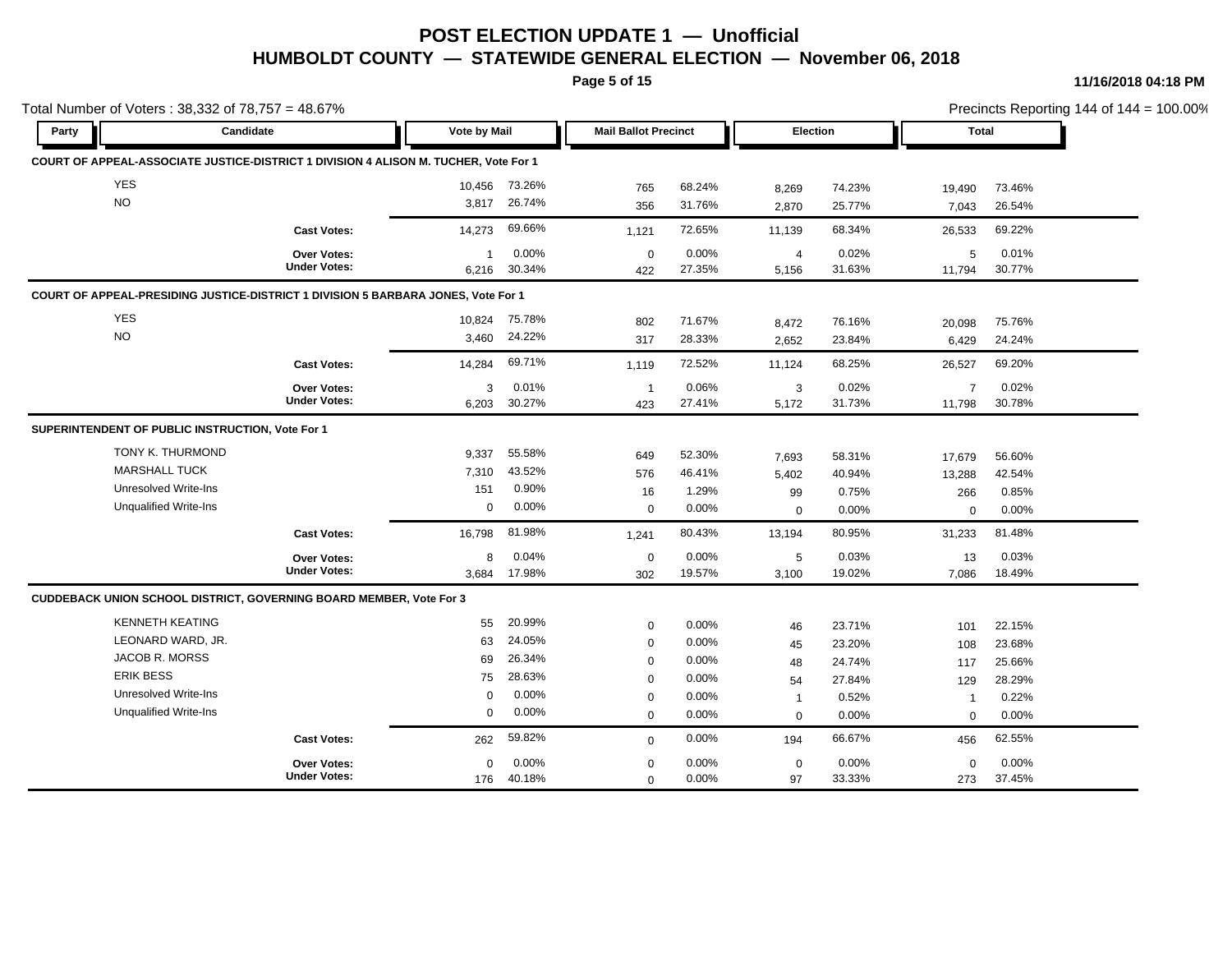**Page 6 of 15**

**11/16/2018 04:18 PM**

|       | Total Number of Voters: 38,332 of 78,757 = 48.67%                      |                     |                     |          |                             |          |                  |        |                         |        | Precincts Reporting 144 of 144 = 100.00% |
|-------|------------------------------------------------------------------------|---------------------|---------------------|----------|-----------------------------|----------|------------------|--------|-------------------------|--------|------------------------------------------|
| Party | Candidate                                                              |                     | <b>Vote by Mail</b> |          | <b>Mail Ballot Precinct</b> |          | <b>Election</b>  |        | <b>Total</b>            |        |                                          |
|       | EUREKA CITY SCHOOLS GOVERNING BOARD MEMBER, TRUSTEE AREA 3, Vote For 1 |                     |                     |          |                             |          |                  |        |                         |        |                                          |
|       | G. MARIO FERNANDEZ                                                     |                     | 710                 | 46.59%   | 30                          | 39.47%   | 543              | 53.66% | 1,283                   | 49.12% |                                          |
|       | WENDY K. DAVIS                                                         |                     | 802                 | 52.62%   | 45                          | 59.21%   | 463              | 45.75% | 1,310                   | 50.15% |                                          |
|       | <b>Unresolved Write-Ins</b>                                            |                     | 12                  | 0.79%    | $\mathbf{1}$                | 1.32%    | 6                | 0.59%  | 19                      | 0.73%  |                                          |
|       | <b>Unqualified Write-Ins</b>                                           |                     | 0                   | 0.00%    | $\mathbf 0$                 | 0.00%    | $\mathbf 0$      | 0.00%  | $\Omega$                | 0.00%  |                                          |
|       |                                                                        | <b>Cast Votes:</b>  | 1.524               | 84.39%   | 76                          | 85.39%   | 1,012            | 82.95% | 2,612                   | 83.85% |                                          |
|       |                                                                        | <b>Over Votes:</b>  | $\overline{1}$      | 0.06%    | $\boldsymbol{0}$            | 0.00%    | $\boldsymbol{0}$ | 0.00%  | $\overline{\mathbf{1}}$ | 0.03%  |                                          |
|       |                                                                        | <b>Under Votes:</b> | 281                 | 15.56%   | 13                          | 14.61%   | 208              | 17.05% | 502                     | 16.12% |                                          |
|       | EUREKA CITY SCHOOLS GOVERNING BOARD MEMBER, TRUSTEE AREA 5, Vote For 1 |                     |                     |          |                             |          |                  |        |                         |        |                                          |
|       | <b>BRIAN PAYTON</b>                                                    |                     | 452                 | 44.66%   | 10                          | 21.74%   | 339              | 45.75% | 801                     | 44.52% |                                          |
|       | <b>FRAN TAPLIN</b>                                                     |                     | 545                 | 53.85%   | 35                          | 76.09%   | 401              | 54.12% | 981                     | 54.53% |                                          |
|       | <b>Unresolved Write-Ins</b>                                            |                     | 15                  | 1.48%    | $\mathbf{1}$                | 2.17%    | $\mathbf{1}$     | 0.13%  | 17                      | 0.94%  |                                          |
|       | <b>Unqualified Write-Ins</b>                                           |                     | $\mathbf 0$         | 0.00%    | $\mathbf 0$                 | 0.00%    | $\mathbf 0$      | 0.00%  | $\mathbf 0$             | 0.00%  |                                          |
|       |                                                                        | <b>Cast Votes:</b>  | 1,012               | 86.13%   | 46                          | 92.00%   | 741              | 81.61% | 1,799                   | 84.34% |                                          |
|       |                                                                        | Over Votes:         | $\mathbf 0$         | 0.00%    | $\mathbf 0$                 | 0.00%    | $\mathbf 0$      | 0.00%  | $\mathbf 0$             | 0.00%  |                                          |
|       |                                                                        | <b>Under Votes:</b> | 163                 | 13.87%   | $\overline{4}$              | 8.00%    | 167              | 18.39% | 334                     | 15.66% |                                          |
|       | HYDESVILLE SCHOOL DISTRICT, GOVERNING BOARD MEMBER, Vote For 3         |                     |                     |          |                             |          |                  |        |                         |        |                                          |
|       | <b>DAVID FISCH</b>                                                     |                     | 145                 | 22.31%   | $\mathbf 0$                 | 0.00%    | 90               | 23.56% | 235                     | 22.77% |                                          |
|       | <b>MOLLIE HOLMGREN</b>                                                 |                     | 200                 | 30.77%   | $\mathbf 0$                 | 0.00%    | 120              | 31.41% | 320                     | 31.01% |                                          |
|       | <b>CLINT VICTORINE</b>                                                 |                     | 163                 | 25.08%   | $\mathbf 0$                 | 0.00%    | 93               | 24.35% | 256                     | 24.81% |                                          |
|       | NICOLE GENARO                                                          |                     | 138                 | 21.23%   | $\mathbf 0$                 | 0.00%    | 76               | 19.90% | 214                     | 20.74% |                                          |
|       | <b>Unresolved Write-Ins</b>                                            |                     | $\overline{4}$      | 0.62%    | $\mathbf 0$                 | 0.00%    | 3                | 0.79%  | $\overline{7}$          | 0.68%  |                                          |
|       | <b>Unqualified Write-Ins</b>                                           |                     | 0                   | 0.00%    | $\mathbf 0$                 | 0.00%    | $\mathbf 0$      | 0.00%  | $\mathbf 0$             | 0.00%  |                                          |
|       |                                                                        | <b>Cast Votes:</b>  | 650                 | 69.44%   | $\mathbf 0$                 | $0.00\%$ | 382              | 64.31% | 1,032                   | 67.45% |                                          |
|       |                                                                        | Over Votes:         | 0                   | 0.00%    | $\mathbf 0$                 | 0.00%    | $\mathbf 0$      | 0.00%  | $\mathbf 0$             | 0.00%  |                                          |
|       |                                                                        | <b>Under Votes:</b> | 286                 | 30.56%   | $\Omega$                    | 0.00%    | 212              | 35.69% | 498                     | 32.55% |                                          |
|       | LOLETA UNION SCHOOL DISTRICT, GOVERNING BOARD MEMBER (4YR), Vote For 2 |                     |                     |          |                             |          |                  |        |                         |        |                                          |
|       | DONNA LOCKWOOD                                                         |                     | 115                 | 56.37%   | $\mathbf 0$                 | 0.00%    | 124              | 52.77% | 239                     | 54.44% |                                          |
|       | <b>BRIAN MCNEILL</b>                                                   |                     | 34                  | 16.67%   | $\mathbf 0$                 | $0.00\%$ | 56               | 23.83% | 90                      | 20.50% |                                          |
|       | <b>KIRSTEN BOYCE</b>                                                   |                     | 54                  | 26.47%   | $\mathbf 0$                 | 0.00%    | 53               | 22.55% | 107                     | 24.37% |                                          |
|       | <b>Unresolved Write-Ins</b>                                            |                     | $\overline{1}$      | 0.49%    | $\mathbf 0$                 | 0.00%    | $\overline{2}$   | 0.85%  | 3                       | 0.68%  |                                          |
|       | <b>Unqualified Write-Ins</b>                                           |                     | 0                   | $0.00\%$ | $\mathbf 0$                 | 0.00%    | $\mathbf 0$      | 0.00%  | $\mathbf 0$             | 0.00%  |                                          |
|       |                                                                        | <b>Cast Votes:</b>  | 204                 | 52.04%   | $\mathbf 0$                 | 0.00%    | 235              | 52.69% | 439                     | 52.39% |                                          |
|       |                                                                        | <b>Over Votes:</b>  | $\mathbf 0$         | 0.00%    | $\mathbf 0$                 | 0.00%    | $\mathbf 0$      | 0.00%  | $\mathbf 0$             | 0.00%  |                                          |
|       |                                                                        | <b>Under Votes:</b> | 188                 | 47.96%   | $\Omega$                    | 0.00%    | 211              | 47.31% | 399                     | 47.61% |                                          |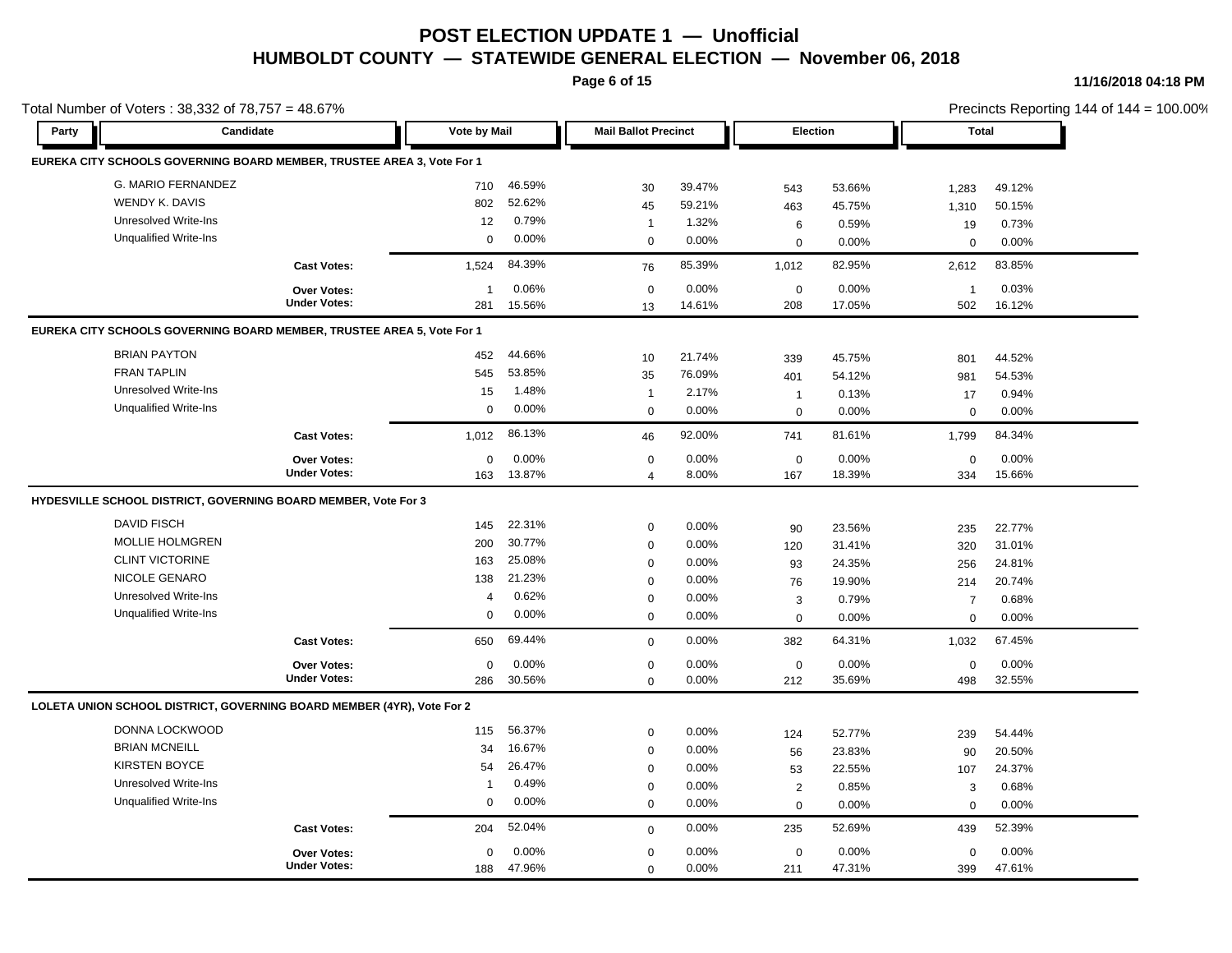**Page 7 of 15**

**11/16/2018 04:18 PM**

|       | Total Number of Voters: 38,332 of 78,757 = 48.67%                        |                     |                     |          |                             |       |                |        |                |        | Precincts Reporting 144 of 144 = 100.00% |
|-------|--------------------------------------------------------------------------|---------------------|---------------------|----------|-----------------------------|-------|----------------|--------|----------------|--------|------------------------------------------|
| Party | Candidate                                                                |                     | <b>Vote by Mail</b> |          | <b>Mail Ballot Precinct</b> |       | Election       |        | <b>Total</b>   |        |                                          |
|       | LOLETA UNION SCHOOL DISTRICT, GOVERNING BOARD MEMBER (2 YR), Vote For 1  |                     |                     |          |                             |       |                |        |                |        |                                          |
|       | <b>JONATHAN FLYER</b>                                                    |                     | 79                  | 61.24%   | $\mathbf 0$                 | 0.00% | 111            | 62.36% | 190            | 61.89% |                                          |
|       | ROSEANN C. MILHORN                                                       |                     | 50                  | 38.76%   | $\mathbf 0$                 | 0.00% | 65             | 36.52% | 115            | 37.46% |                                          |
|       | Unresolved Write-Ins                                                     |                     | 0                   | $0.00\%$ | $\mathbf 0$                 | 0.00% | $\overline{2}$ | 1.12%  | 2              | 0.65%  |                                          |
|       | <b>Unqualified Write-Ins</b>                                             |                     | 0                   | 0.00%    | $\mathbf 0$                 | 0.00% | $\mathbf 0$    | 0.00%  | $\Omega$       | 0.00%  |                                          |
|       |                                                                          | <b>Cast Votes:</b>  | 129                 | 65.82%   | $\mathbf 0$                 | 0.00% | 178            | 79.82% | 307            | 73.27% |                                          |
|       |                                                                          | <b>Over Votes:</b>  | 2                   | 1.02%    | $\mathbf 0$                 | 0.00% | $\mathbf 0$    | 0.00%  | $\overline{2}$ | 0.48%  |                                          |
|       |                                                                          | <b>Under Votes:</b> | 65                  | 33.16%   | $\Omega$                    | 0.00% | 45             | 20.18% | 110            | 26.25% |                                          |
|       | TRINIDAD UNION SCHOOL DISTRICT, GOVERNING BOARD MEMBER (2YR), Vote For 1 |                     |                     |          |                             |       |                |        |                |        |                                          |
|       | <b>JESSICA EISNER</b>                                                    |                     | 280                 | 72.92%   | $\mathbf 0$                 | 0.00% | 241            | 71.51% | 521            | 72.26% |                                          |
|       | <b>WHENDE BOROUGHS</b>                                                   |                     | 100                 | 26.04%   | $\mathbf 0$                 | 0.00% | 92             | 27.30% | 192            | 26.63% |                                          |
|       | <b>Unresolved Write-Ins</b>                                              |                     | $\overline{4}$      | 1.04%    | $\mathbf 0$                 | 0.00% | 4              | 1.19%  | 8              | 1.11%  |                                          |
|       | <b>Unqualified Write-Ins</b>                                             |                     | $\mathbf 0$         | $0.00\%$ | $\Omega$                    | 0.00% | $\mathbf 0$    | 0.00%  | $\Omega$       | 0.00%  |                                          |
|       |                                                                          | <b>Cast Votes:</b>  | 384                 | 72.05%   | $\mathbf 0$                 | 0.00% | 337            | 70.35% | 721            | 71.25% |                                          |
|       |                                                                          | <b>Over Votes:</b>  | $\overline{2}$      | 0.38%    | $\mathbf 0$                 | 0.00% | $\mathbf 0$    | 0.00%  | $\sqrt{2}$     | 0.20%  |                                          |
|       |                                                                          | <b>Under Votes:</b> | 147                 | 27.58%   | $\Omega$                    | 0.00% | 142            | 29.65% | 289            | 28.56% |                                          |
|       | ARCATA CITY COUNCILMEMBER, Vote For 2                                    |                     |                     |          |                             |       |                |        |                |        |                                          |
|       | VALERIE ROSE-CAMPBELL                                                    |                     | 535                 | 16.19%   | $\mathbf 0$                 | 0.00% | 738            | 19.38% | 1,273          | 17.90% |                                          |
|       | SOFIA PEREIRA                                                            |                     | 1,409               | 42.63%   | $\mathbf 0$                 | 0.00% | 1,681          | 44.14% | 3,090          | 43.44% |                                          |
|       | <b>BRETT WATSON</b>                                                      |                     | 1,290               | 39.03%   | $\mathbf 0$                 | 0.00% | 1,310          | 34.40% | 2,600          | 36.55% |                                          |
|       | <b>Unresolved Write-Ins</b>                                              |                     | 71                  | 2.15%    | $\mathbf 0$                 | 0.00% | 79             | 2.07%  | 150            | 2.11%  |                                          |
|       | <b>Unqualified Write-Ins</b>                                             |                     | 0                   | $0.00\%$ | $\mathbf 0$                 | 0.00% | $\mathbf 0$    | 0.00%  | $\mathbf 0$    | 0.00%  |                                          |
|       |                                                                          | <b>Cast Votes:</b>  | 3,305               | 72.38%   | $\Omega$                    | 0.00% | 3,808          | 71.39% | 7,113          | 71.85% |                                          |
|       |                                                                          | <b>Over Votes:</b>  | 1                   | 0.04%    | 0                           | 0.00% | 0              | 0.00%  | -1             | 0.02%  |                                          |
|       |                                                                          | <b>Under Votes:</b> | 1,259               | 27.57%   | $\Omega$                    | 0.00% | 1,526          | 28.61% | 2,785          | 28.13% |                                          |
|       | BLUE LAKE CITY COUNCILMEMBER, Vote For 2                                 |                     |                     |          |                             |       |                |        |                |        |                                          |
|       | <b>CHRIS CURRAN</b>                                                      |                     | 141                 | 44.76%   | $\mathbf 0$                 | 0.00% | 131            | 46.45% | 272            | 45.56% |                                          |
|       | <b>ELAINE HOGAN</b>                                                      |                     | 168                 | 53.33%   | $\mathbf 0$                 | 0.00% | 141            | 50.00% | 309            | 51.76% |                                          |
|       | <b>Unresolved Write-Ins</b>                                              |                     | 6                   | 1.90%    | $\mathbf 0$                 | 0.00% | 10             | 3.55%  | 16             | 2.68%  |                                          |
|       | <b>Unqualified Write-Ins</b>                                             |                     | 0                   | $0.00\%$ | $\mathbf 0$                 | 0.00% | $\mathbf 0$    | 0.00%  | $\mathbf 0$    | 0.00%  |                                          |
|       |                                                                          | <b>Cast Votes:</b>  | 315                 | 71.27%   | $\mathbf 0$                 | 0.00% | 282            | 64.38% | 597            | 67.84% |                                          |
|       |                                                                          | <b>Over Votes:</b>  | 0                   | 0.00%    | $\mathbf 0$                 | 0.00% | $\mathbf 0$    | 0.00%  | $\mathbf 0$    | 0.00%  |                                          |
|       |                                                                          | <b>Under Votes:</b> | 127                 | 28.73%   | $\Omega$                    | 0.00% | 156            | 35.62% | 283            | 32.16% |                                          |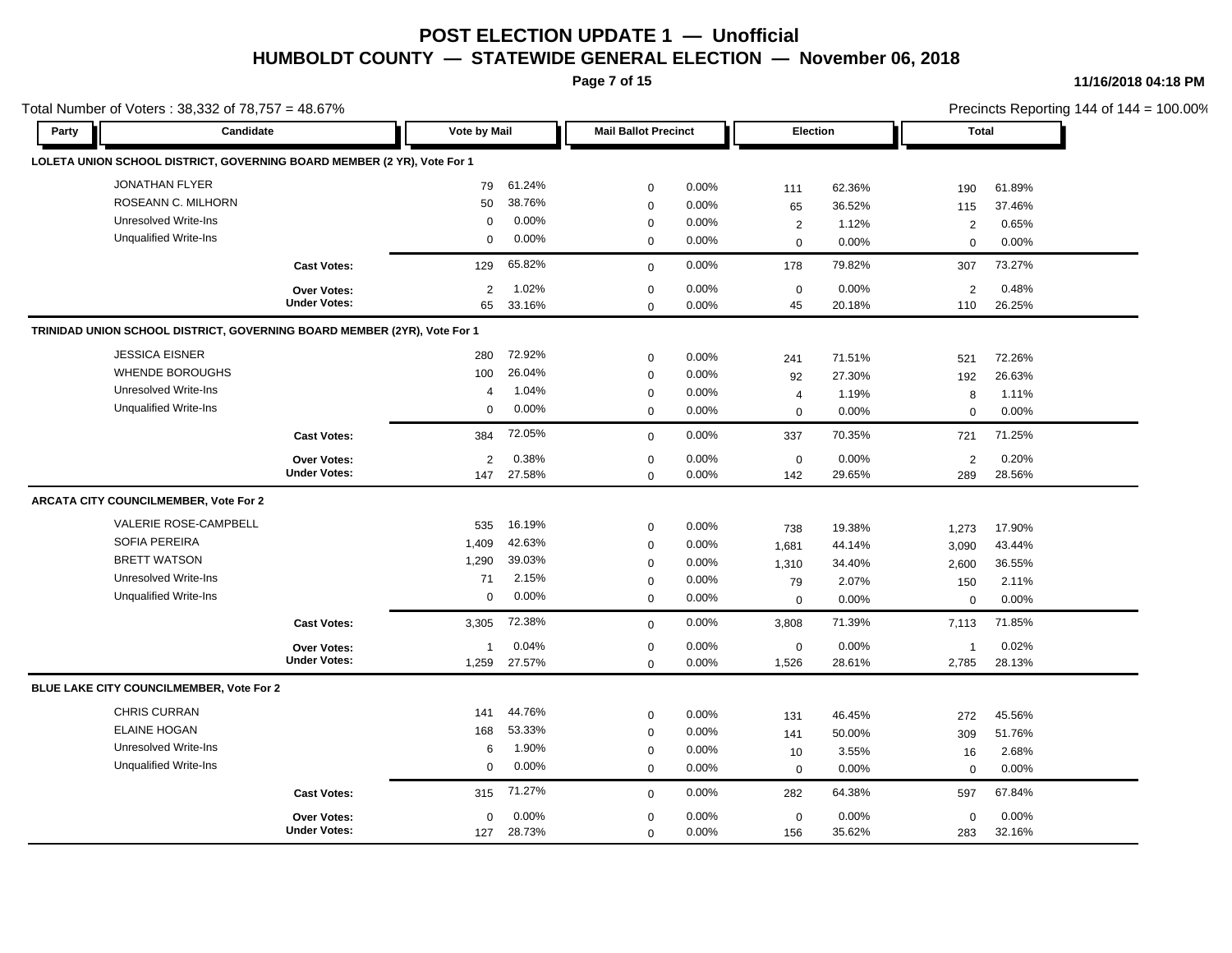**Page 8 of 15**

#### **11/16/2018 04:18 PM**

|       | Total Number of Voters: 38,332 of 78,757 = 48.67% |                                    |                |          |                             |         |                |        |                |        | Precincts Reporting 144 of 144 = 100.00% |
|-------|---------------------------------------------------|------------------------------------|----------------|----------|-----------------------------|---------|----------------|--------|----------------|--------|------------------------------------------|
| Party | Candidate                                         |                                    | Vote by Mail   |          | <b>Mail Ballot Precinct</b> |         | Election       |        | <b>Total</b>   |        |                                          |
|       | CITY OF EUREKA, MAYOR, Vote For 1                 |                                    |                |          |                             |         |                |        |                |        |                                          |
|       | MICHELLE COSTANTINE                               |                                    | 1,145          | 30.36%   | 27                          | 27.00%  | 824            | 29.62% | 1,996          | 30.00% |                                          |
|       | <b>HEIDI S. MESSNER</b>                           |                                    | 955            | 25.32%   | 25                          | 25.00%  | 626            | 22.50% | 1,606          | 24.14% |                                          |
|       | <b>SUSAN SEAMAN</b>                               |                                    | 1,645          | 43.61%   | 48                          | 48.00%  | 1,316          | 47.30% | 3,009          | 45.22% |                                          |
|       | <b>Unresolved Write-Ins</b>                       |                                    | 27             | 0.72%    | $\mathbf 0$                 | 0.00%   | 16             | 0.58%  | 43             | 0.65%  |                                          |
|       | <b>Unqualified Write-Ins</b>                      |                                    | $\mathbf 0$    | 0.00%    | $\mathbf 0$                 | 0.00%   | $\mathbf 0$    | 0.00%  | $\mathbf 0$    | 0.00%  |                                          |
|       |                                                   | <b>Cast Votes:</b>                 | 3,772          | 94.06%   | 100                         | 95.24%  | 2,782          | 94.72% | 6,654          | 94.36% |                                          |
|       |                                                   | Over Votes:<br><b>Under Votes:</b> | $\mathbf 0$    | 0.00%    | $\mathbf 0$                 | 0.00%   | 2              | 0.07%  | 2              | 0.03%  |                                          |
|       |                                                   |                                    | 238            | 5.94%    | 5                           | 4.76%   | 153            | 5.21%  | 396            | 5.62%  |                                          |
|       | EUREKA CITY COUNCILMEMBER, WARD 1, Vote For 1     |                                    |                |          |                             |         |                |        |                |        |                                          |
|       | LESLIE CASTELLANO                                 |                                    | 180            | 45.34%   | 11                          | 36.67%  | 184            | 54.44% | 375            | 49.02% |                                          |
|       | <b>HAILEY LAMB</b>                                |                                    | 66             | 16.62%   | 5                           | 16.67%  | 45             | 13.31% | 116            | 15.16% |                                          |
|       | <b>ANTHONY MANTOVA</b>                            |                                    | 112            | 28.21%   | 8                           | 26.67%  | 68             | 20.12% | 188            | 24.58% |                                          |
|       | <b>CAROLINE BROOKS</b>                            |                                    | 39             | 9.82%    | 6                           | 20.00%  | 40             | 11.83% | 85             | 11.11% |                                          |
|       | <b>Unresolved Write-Ins</b>                       |                                    | $\mathbf 0$    | 0.00%    | $\Omega$                    | 0.00%   | $\mathbf{1}$   | 0.30%  | $\overline{1}$ | 0.13%  |                                          |
|       | <b>Unqualified Write-Ins</b>                      |                                    | $\mathbf 0$    | 0.00%    | $\mathbf 0$                 | 0.00%   | $\mathbf 0$    | 0.00%  | $\mathbf 0$    | 0.00%  |                                          |
|       |                                                   | <b>Cast Votes:</b>                 | 397            | 94.30%   | 30                          | 93.75%  | 338            | 95.48% | 765            | 94.80% |                                          |
|       |                                                   | <b>Over Votes:</b>                 | $\mathbf 0$    | 0.00%    | $\mathbf 0$                 | 0.00%   | $\mathsf 0$    | 0.00%  | $\mathbf 0$    | 0.00%  |                                          |
|       |                                                   | <b>Under Votes:</b>                | 24             | 5.70%    | 2                           | 6.25%   | 16             | 4.52%  | 42             | 5.20%  |                                          |
|       | EUREKA CITY COUNCILMEMBER, WARD 3, Vote For 1     |                                    |                |          |                             |         |                |        |                |        |                                          |
|       | NATALIE ARROYO                                    |                                    | 522            | 47.28%   | 13                          | 50.00%  | 420            | 56.38% | 955            | 50.93% |                                          |
|       | <b>JOHN FULLERTON</b>                             |                                    | 371            | 33.61%   | $\mathbf 0$                 | 0.00%   | 219            | 29.40% | 590            | 31.47% |                                          |
|       | <b>JEANNIE BRESLIN</b>                            |                                    | 209            | 18.93%   | 13                          | 50.00%  | 106            | 14.23% | 328            | 17.49% |                                          |
|       | <b>Unresolved Write-Ins</b>                       |                                    | $\overline{2}$ | 0.18%    | $\mathbf 0$                 | 0.00%   | $\mathsf 0$    | 0.00%  | $\overline{2}$ | 0.11%  |                                          |
|       | <b>Unqualified Write-Ins</b>                      |                                    | 0              | 0.00%    | $\Omega$                    | 0.00%   | 0              | 0.00%  | $\mathbf 0$    | 0.00%  |                                          |
|       |                                                   | <b>Cast Votes:</b>                 | 1,104          | 95.50%   | 26                          | 100.00% | 745            | 96.25% | 1,875          | 95.86% |                                          |
|       |                                                   | Over Votes:                        | 0              | $0.00\%$ | $\mathbf 0$                 | 0.00%   | $\overline{1}$ | 0.13%  | $\overline{1}$ | 0.05%  |                                          |
|       |                                                   | <b>Under Votes:</b>                | 52             | 4.50%    | $\mathbf 0$                 | 0.00%   | 28             | 3.62%  | 80             | 4.09%  |                                          |
|       | EUREKA CITY COUNCILMEMBER, WARD 5, Vote For 1     |                                    |                |          |                             |         |                |        |                |        |                                          |
|       | <b>JOE BONINO</b>                                 |                                    | 277            | 37.53%   | $\overline{7}$              | 41.18%  | 205            | 38.68% | 489            | 38.05% |                                          |
|       | <b>KIM BERGEL</b>                                 |                                    | 459            | 62.20%   | 10                          | 58.82%  | 323            | 60.94% | 792            | 61.63% |                                          |
|       | <b>Unresolved Write-Ins</b>                       |                                    | 2              | 0.27%    | $\mathbf 0$                 | 0.00%   | 2              | 0.38%  | $\overline{4}$ | 0.31%  |                                          |
|       | <b>Unqualified Write-Ins</b>                      |                                    | $\mathbf 0$    | 0.00%    | $\Omega$                    | 0.00%   | $\mathbf 0$    | 0.00%  | $\mathbf 0$    | 0.00%  |                                          |
|       |                                                   | <b>Cast Votes:</b>                 | 738            | 94.13%   | 17                          | 89.47%  | 530            | 93.31% | 1,285          | 93.73% |                                          |
|       |                                                   | <b>Over Votes:</b>                 | 0              | 0.00%    | $\mathbf 0$                 | 0.00%   | $\mathsf 0$    | 0.00%  | $\mathbf 0$    | 0.00%  |                                          |
|       |                                                   | <b>Under Votes:</b>                | 46             | 5.87%    | 2                           | 10.53%  | 38             | 6.69%  | 86             | 6.27%  |                                          |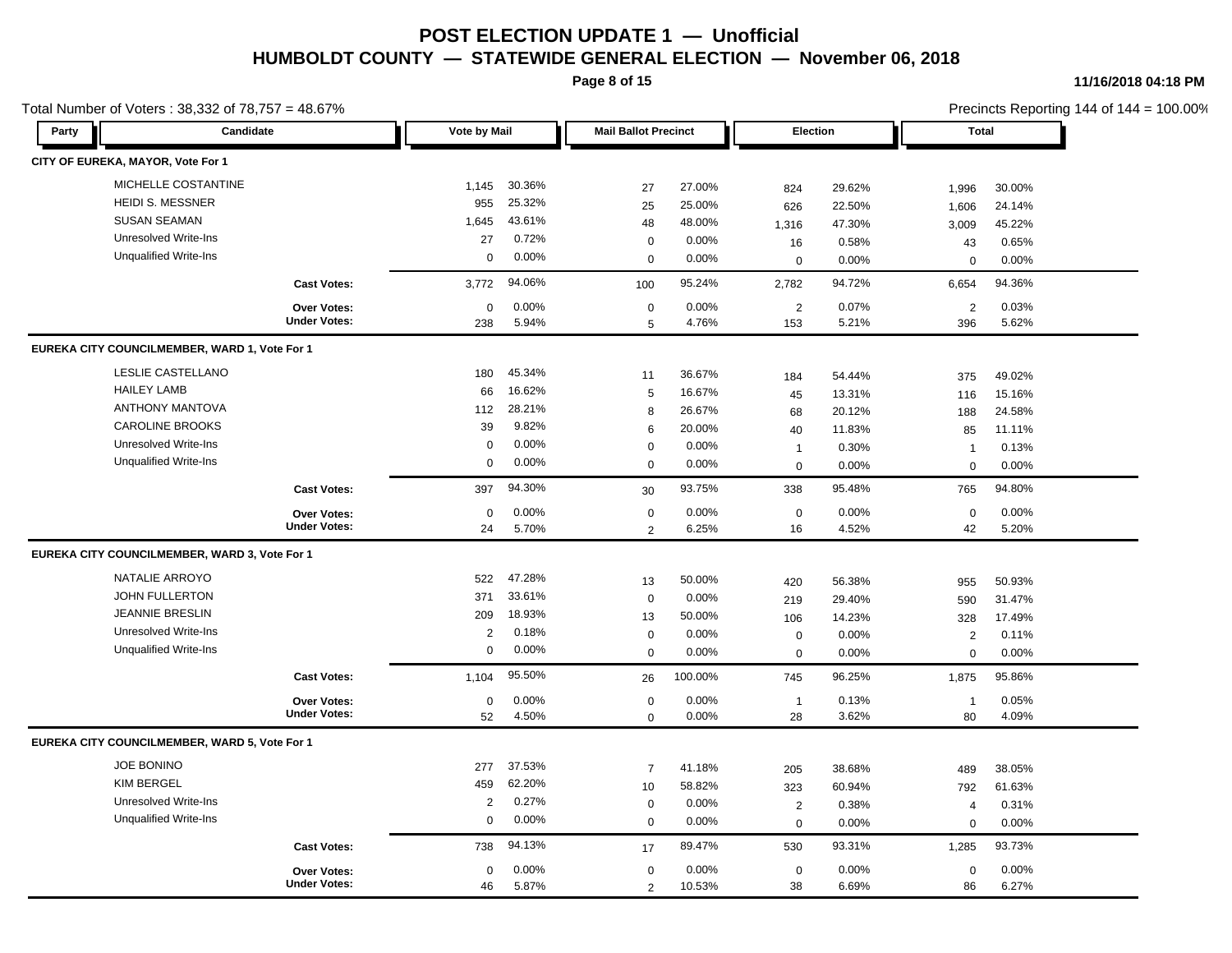**Page 9 of 15**

#### **11/16/2018 04:18 PM**

|       | Total Number of Voters: 38,332 of 78,757 = 48.67% |              |        |                             |        |                     |        |                |        | Precincts Reporting 144 of 144 = 100.00% |
|-------|---------------------------------------------------|--------------|--------|-----------------------------|--------|---------------------|--------|----------------|--------|------------------------------------------|
| Party | <b>Candidate</b>                                  | Vote by Mail |        | <b>Mail Ballot Precinct</b> |        | Election            |        | Total          |        |                                          |
|       | CITY OF FERNDALE, MAYOR (2 YR), Vote For 1        |              |        |                             |        |                     |        |                |        |                                          |
|       | <b>STEVE NUNES</b>                                | 94           | 29.10% | $\mathbf 0$                 | 0.00%  | 66                  | 26.94% | 160            | 28.17% |                                          |
|       | MICHAEL PATRICK SWEENEY                           | 226          | 69.97% | $\mathbf 0$                 | 0.00%  | 178                 | 72.65% | 404            | 71.13% |                                          |
|       | <b>Unresolved Write-Ins</b>                       | 3            | 0.93%  | $\mathbf 0$                 | 0.00%  | $\mathbf{1}$        | 0.41%  | $\overline{4}$ | 0.70%  |                                          |
|       | <b>Unqualified Write-Ins</b>                      | 0            | 0.00%  | $\mathbf 0$                 | 0.00%  | $\mathbf 0$         | 0.00%  | $\mathbf 0$    | 0.00%  |                                          |
|       | <b>Cast Votes:</b>                                | 323          | 96.71% | $\mathbf 0$                 | 0.00%  | 245                 | 93.51% | 568            | 95.30% |                                          |
|       | <b>Over Votes:</b>                                | $\Omega$     | 0.00%  | $\mathbf 0$                 | 0.00%  | $\mathsf 0$         | 0.00%  | $\mathbf 0$    | 0.00%  |                                          |
|       | <b>Under Votes:</b>                               | 11           | 3.29%  | $\mathbf 0$                 | 0.00%  | 17                  | 6.49%  | 28             | 4.70%  |                                          |
|       | FERNDALE CITY COUNCILMEMBER (4YR), Vote For 2     |              |        |                             |        |                     |        |                |        |                                          |
|       | <b>STEPHEN AVIS</b>                               | 177          | 40.60% | $\mathbf 0$                 | 0.00%  | 117                 | 36.45% | 294            | 38.84% |                                          |
|       | <b>ROBIN SMITH</b>                                | 248          | 56.88% | $\mathbf 0$                 | 0.00%  | 197                 | 61.37% | 445            | 58.78% |                                          |
|       | Unresolved Write-Ins                              | 11           | 2.52%  | $\mathbf 0$                 | 0.00%  | $\overline{7}$      | 2.18%  | 18             | 2.38%  |                                          |
|       | <b>Unqualified Write-Ins</b>                      | 0            | 0.00%  | $\mathbf 0$                 | 0.00%  | $\mathbf 0$         | 0.00%  | $\mathbf 0$    | 0.00%  |                                          |
|       | <b>Cast Votes:</b>                                | 436          | 65.27% | $\mathbf 0$                 | 0.00%  | 321                 | 61.26% | 757            | 63.51% |                                          |
|       | <b>Over Votes:</b>                                | $\mathbf 0$  | 0.00%  | $\mathbf 0$                 | 0.00%  | $\mathsf{O}\xspace$ | 0.00%  | $\mathbf 0$    | 0.00%  |                                          |
|       | <b>Under Votes:</b>                               | 232          | 34.73% | $\Omega$                    | 0.00%  | 203                 | 38.74% | 435            | 36.49% |                                          |
|       | FERNDALE CITY COUNCILMEMBER (2 YR), Vote For 1    |              |        |                             |        |                     |        |                |        |                                          |
|       | JENNIFER FISK-BECKER                              | 286          | 98.62% | $\mathbf 0$                 | 0.00%  | 215                 | 97.73% | 501            | 98.24% |                                          |
|       | <b>Unresolved Write-Ins</b>                       | 4            | 1.38%  | $\mathbf 0$                 | 0.00%  | 5                   | 2.27%  | 9              | 1.76%  |                                          |
|       | <b>Unqualified Write-Ins</b>                      | $\mathbf 0$  | 0.00%  | $\mathbf 0$                 | 0.00%  | $\mathbf 0$         | 0.00%  | $\mathbf 0$    | 0.00%  |                                          |
|       | <b>Cast Votes:</b>                                | 290          | 86.83% | $\mathbf 0$                 | 0.00%  | 220                 | 83.97% | 510            | 85.57% |                                          |
|       | <b>Over Votes:</b>                                | $\Omega$     | 0.00%  | $\mathbf 0$                 | 0.00%  | $\mathbf 0$         | 0.00%  | $\mathbf 0$    | 0.00%  |                                          |
|       | <b>Under Votes:</b>                               | 44           | 13.17% | $\Omega$                    | 0.00%  | 42                  | 16.03% | 86             | 14.43% |                                          |
|       | FORTUNA CITY COUNCILMEMBER, Vote For 3            |              |        |                             |        |                     |        |                |        |                                          |
|       | MIKE JOHNSON                                      | 1,199        | 32.35% | 3                           | 42.86% | 660                 | 31.95% | 1,862          | 32.22% |                                          |
|       | SUE LONG                                          | 1,150        | 31.03% | $\mathbf{1}$                | 14.29% | 642                 | 31.07% | 1,793          | 31.03% |                                          |
|       | <b>JEREMY STANFIELD</b>                           | 1,301        | 35.11% | 3                           | 42.86% | 723                 | 35.00% | 2,027          | 35.08% |                                          |
|       | <b>Unresolved Write-Ins</b>                       | 56           | 1.51%  | $\mathbf 0$                 | 0.00%  | 41                  | 1.98%  | 97             | 1.68%  |                                          |
|       | <b>Unqualified Write-Ins</b>                      | 0            | 0.00%  | $\mathbf 0$                 | 0.00%  | $\mathbf 0$         | 0.00%  | $\mathbf 0$    | 0.00%  |                                          |
|       | <b>Cast Votes:</b>                                | 3,706        | 60.94% | $\overline{7}$              | 46.67% | 2,066               | 57.82% | 5,779          | 59.77% |                                          |
|       | Over Votes:                                       | $\mathbf 0$  | 0.00%  | $\mathbf 0$                 | 0.00%  | $\mathbf 0$         | 0.00%  | $\mathbf 0$    | 0.00%  |                                          |
|       | <b>Under Votes:</b>                               | 2,375        | 39.06% | 8                           | 53.33% | 1,507               | 42.18% | 3,890          | 40.23% |                                          |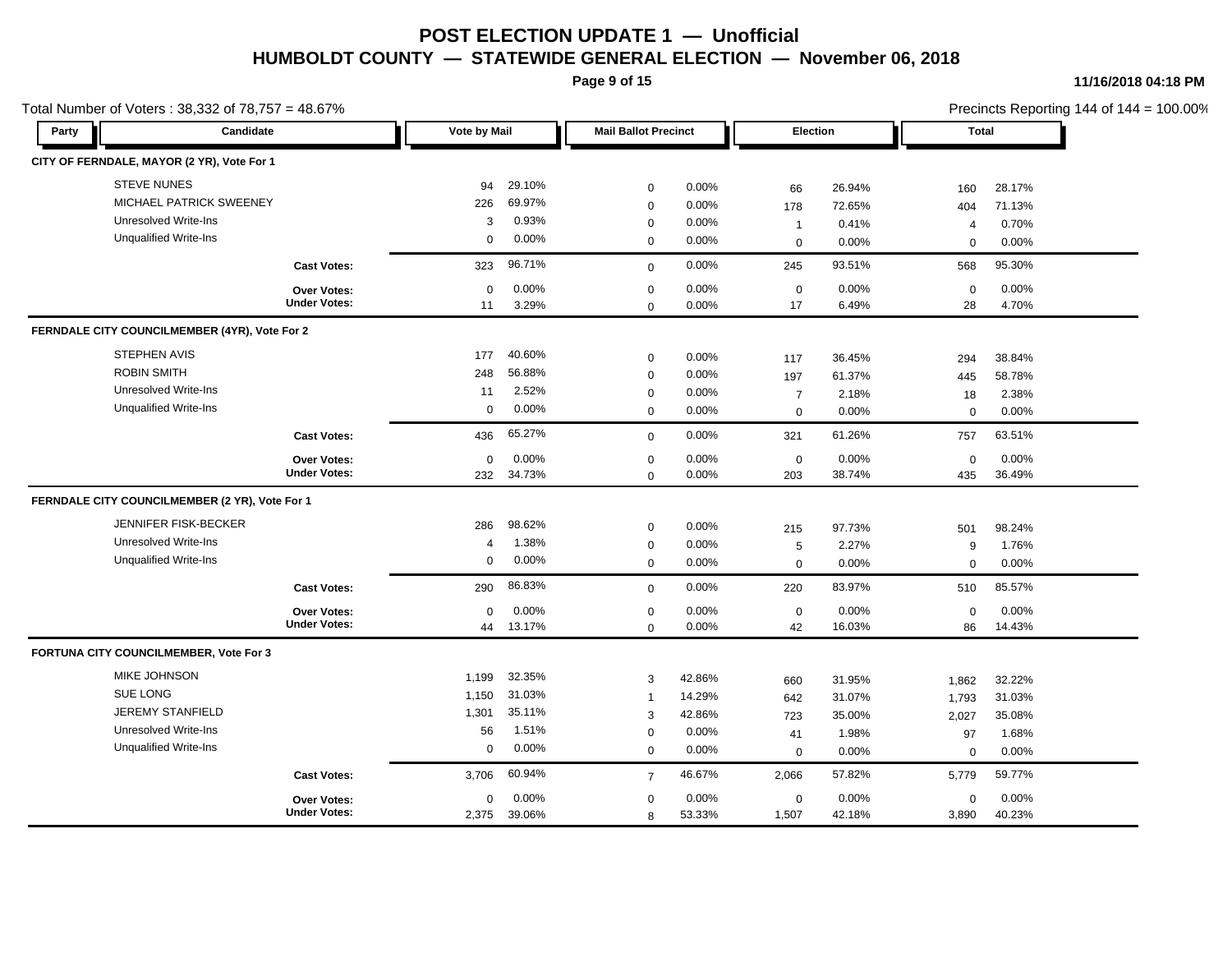**Page 10 of 15**

#### **11/16/2018 04:18 PM**

Precincts Reporting 144 of 144 = 100.00%

| Party | Candidate                                                  |                     | Vote by Mail |        | <b>Mail Ballot Precinct</b> |        |             | Election | <b>Total</b>   |        |  |
|-------|------------------------------------------------------------|---------------------|--------------|--------|-----------------------------|--------|-------------|----------|----------------|--------|--|
|       | RIO DELL CITY COUNCILMEMBER, Vote For 3                    |                     |              |        |                             |        |             |          |                |        |  |
|       | <b>BRYAN RICHTER</b>                                       |                     | 241          | 29.28% | $\mathbf 0$                 | 0.00%  | 201         | 30.32%   | 442            | 29.74% |  |
|       | JULIE WOODALL                                              |                     | 250          | 30.38% | $\mathbf 0$                 | 0.00%  | 214         | 32.28%   | 464            | 31.22% |  |
|       | JOHN B. MCMANUS                                            |                     | 124          | 15.07% | $\mathbf 0$                 | 0.00%  | 88          | 13.27%   | 212            | 14.27% |  |
|       | <b>DEBRA L. GARNES</b>                                     |                     | 180          | 21.87% | $\mathbf 0$                 | 0.00%  | 150         | 22.62%   | 330            | 22.21% |  |
|       | Unresolved Write-Ins                                       |                     | 28           | 3.40%  | $\mathbf 0$                 | 0.00%  | 10          | 1.51%    | 38             | 2.56%  |  |
|       | <b>Unqualified Write-Ins</b>                               |                     | $\mathbf 0$  | 0.00%  | $\mathbf 0$                 | 0.00%  | $\mathbf 0$ | 0.00%    | 0              | 0.00%  |  |
|       |                                                            | <b>Cast Votes:</b>  | 823          | 71.07% | $\mathbf 0$                 | 0.00%  | 663         | 69.72%   | 1,486          | 70.46% |  |
|       |                                                            | <b>Over Votes:</b>  | $\mathbf{1}$ | 0.26%  | $\mathbf 0$                 | 0.00%  | $\mathbf 0$ | 0.00%    | $\overline{1}$ | 0.14%  |  |
|       |                                                            | <b>Under Votes:</b> | 332          | 28.67% | $\mathbf 0$                 | 0.00%  | 288         | 30.28%   | 620            | 29.40% |  |
|       | TRINIDAD CITY COUNCILMEMBER, Vote For 3                    |                     |              |        |                             |        |             |          |                |        |  |
|       | <b>SUSAN ROTWEIN</b>                                       |                     | 50           | 17.36% | $\mathbf 0$                 | 0.00%  | 36          | 23.38%   | 86             | 19.46% |  |
|       | TOM DAVIES                                                 |                     | 63           | 21.88% | $\mathbf 0$                 | 0.00%  | 29          | 18.83%   | 92             | 20.81% |  |
|       | MICHAEL J. MORGAN                                          |                     | 21           | 7.29%  | $\mathbf 0$                 | 0.00%  | 10          | 6.49%    | 31             | 7.01%  |  |
|       | <b>DWIGHT MILLER</b>                                       |                     | 62           | 21.53% | $\mathbf 0$                 | 0.00%  | 32          | 20.78%   | 94             | 21.27% |  |
|       | <b>BRETT D. GREGORY</b>                                    |                     | 30           | 10.42% | $\mathbf 0$                 | 0.00%  | 11          | 7.14%    | 41             | 9.28%  |  |
|       | <b>JAMES H. BAKER</b>                                      |                     | 57           | 19.79% | $\mathbf 0$                 | 0.00%  | 34          | 22.08%   | 91             | 20.59% |  |
|       | <b>Unresolved Write-Ins</b>                                |                     | 5            | 1.74%  | $\mathbf 0$                 | 0.00%  | 2           | 1.30%    | $\overline{7}$ | 1.58%  |  |
|       | <b>Unqualified Write-Ins</b>                               |                     | $\mathbf 0$  | 0.00%  | $\mathbf 0$                 | 0.00%  | $\mathbf 0$ | 0.00%    | $\mathbf 0$    | 0.00%  |  |
|       |                                                            | <b>Cast Votes:</b>  | 288          | 75.59% | $\mathbf 0$                 | 0.00%  | 154         | 70.32%   | 442            | 73.67% |  |
|       |                                                            | Over Votes:         | $\Omega$     | 0.00%  | $\mathbf 0$                 | 0.00%  | $\mathbf 0$ | 0.00%    | $\mathbf 0$    | 0.00%  |  |
|       |                                                            | <b>Under Votes:</b> | 93           | 24.41% | $\Omega$                    | 0.00%  | 65          | 29.68%   | 158            | 26.33% |  |
|       | HUMBOLDT COMMUNITY SERVICES DISTRICT, DIRECTOR, Vote For 2 |                     |              |        |                             |        |             |          |                |        |  |
|       | DESIREE N. DAVENPORT                                       |                     | 1,172        | 22.57% | 48                          | 23.65% | 944         | 27.53%   | 2,164          | 24.52% |  |
|       | <b>PAT KANZLER</b>                                         |                     | 1,137        | 21.89% | 40                          | 19.70% | 766         | 22.34%   | 1,943          | 22.02% |  |
|       | <b>GREGG GARDINER</b>                                      |                     | 1,387        | 26.71% | 55                          | 27.09% | 765         | 22.31%   | 2,207          | 25.01% |  |
|       | <b>ALAN BONGIO</b>                                         |                     | 1,469        | 28.29% | 60                          | 29.56% | 939         | 27.38%   | 2,468          | 27.97% |  |
|       | Unresolved Write-Ins                                       |                     | 28           | 0.54%  | $\mathbf 0$                 | 0.00%  | 15          | 0.44%    | 43             | 0.49%  |  |
|       | <b>Unqualified Write-Ins</b>                               |                     | $\Omega$     | 0.00%  | $\Omega$                    | 0.00%  | $\mathbf 0$ | 0.00%    | $\mathbf 0$    | 0.00%  |  |
|       |                                                            | <b>Cast Votes:</b>  | 5,193        | 72.19% | 203                         | 75.19% | 3,429       | 66.15%   | 8,825          | 69.77% |  |
|       |                                                            | <b>Over Votes:</b>  | 2            | 0.06%  | $\mathbf 0$                 | 0.00%  | 2           | 0.08%    | 4              | 0.06%  |  |
|       |                                                            | <b>Under Votes:</b> | 1,997        | 27.76% | 67                          | 24.81% | 1,751       | 33.78%   | 3,815          | 30.16% |  |

Total Number of Voters : 38,332 of 78,757 = 48.67%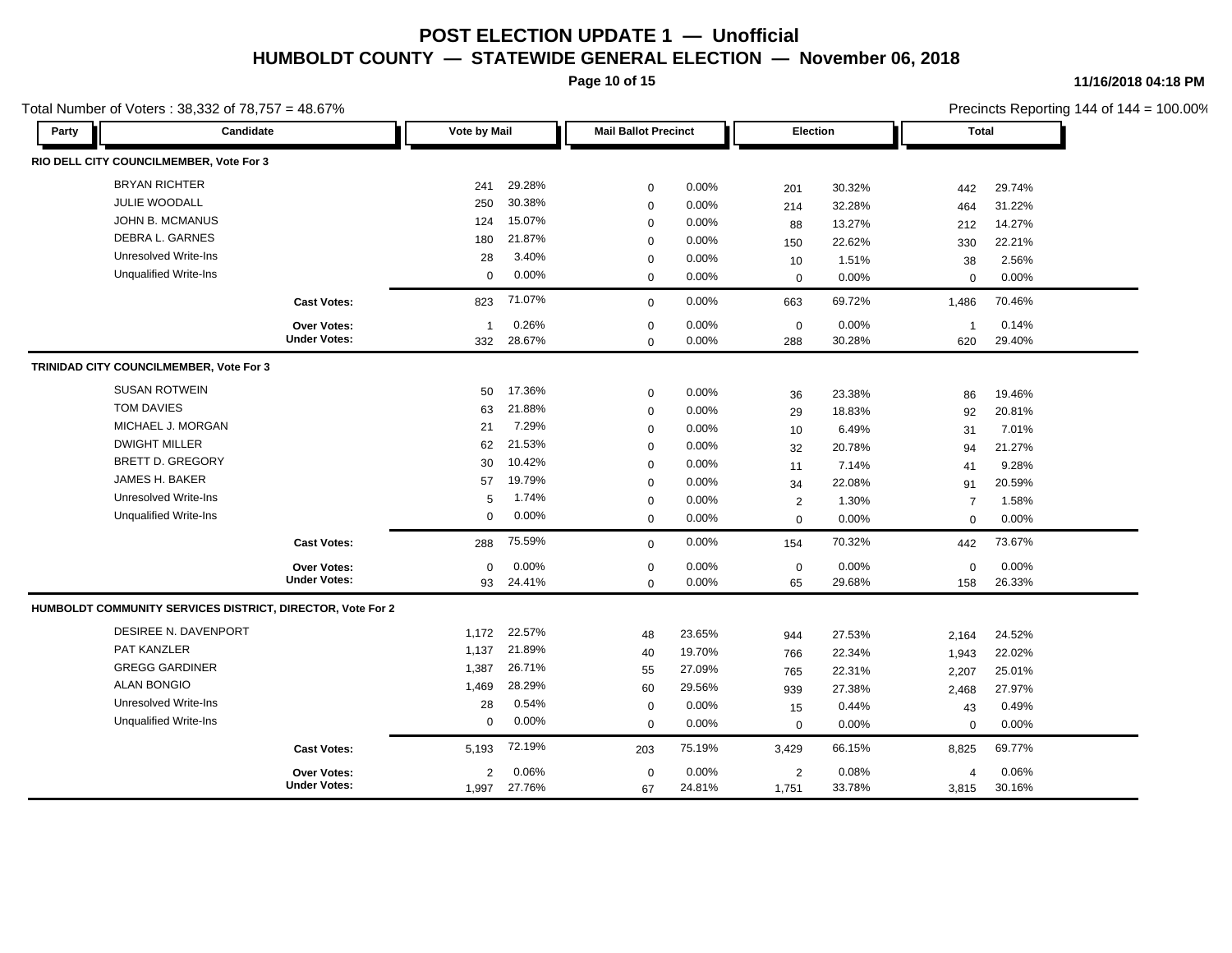**Page 11 of 15**

**11/16/2018 04:18 PM**

|       | Total Number of Voters: 38,332 of 78,757 = 48.67%                                        |                     |                |          |                             |        |                  |        |              |        | Precincts Reporting 144 of 144 = 100.00% |
|-------|------------------------------------------------------------------------------------------|---------------------|----------------|----------|-----------------------------|--------|------------------|--------|--------------|--------|------------------------------------------|
| Party | Candidate                                                                                |                     | Vote by Mail   |          | <b>Mail Ballot Precinct</b> |        | Election         |        | <b>Total</b> |        |                                          |
|       | MCKINLEYVILLE COMMUNITY SERVICES DISTRICT, DIRECTOR, Vote For 3                          |                     |                |          |                             |        |                  |        |              |        |                                          |
|       | DAVID R. COUCH                                                                           |                     | 1,798          | 27.94%   | 17                          | 32.69% | 1,043            | 26.17% | 2,858        | 27.29% |                                          |
|       | ERIK "YAHMO AHQHA" RYDBERG                                                               |                     | 1,041          | 16.17%   | 5                           | 9.62%  | 775              | 19.44% | 1,821        | 17.39% |                                          |
|       | <b>GEORGE A. WHEELER</b>                                                                 |                     | 1,764          | 27.41%   | 17                          | 32.69% | 1,055            | 26.47% | 2,836        | 27.08% |                                          |
|       | <b>DENNIS MAYO</b>                                                                       |                     | 1,756          | 27.28%   | 8                           | 15.38% | 1,059            | 26.57% | 2,823        | 26.95% |                                          |
|       | <b>Unresolved Write-Ins</b>                                                              |                     | 77             | 1.20%    | 5                           | 9.62%  | 54               | 1.35%  | 136          | 1.30%  |                                          |
|       | <b>Unqualified Write-Ins</b>                                                             |                     | 0              | $0.00\%$ | $\mathbf 0$                 | 0.00%  | $\mathbf 0$      | 0.00%  | $\mathbf 0$  | 0.00%  |                                          |
|       |                                                                                          | <b>Cast Votes:</b>  | 6,436          | 64.37%   | 52                          | 72.22% | 3,986            | 59.50% | 10,474       | 62.46% |                                          |
|       |                                                                                          | Over Votes:         | $\mathbf{1}$   | 0.03%    | $\mathbf 0$                 | 0.00%  | $\boldsymbol{0}$ | 0.00%  | $\mathbf{1}$ | 0.02%  |                                          |
|       |                                                                                          | <b>Under Votes:</b> | 3,560          | 35.60%   | 20                          | 27.78% | 2,713            | 40.50% | 6,293        | 37.53% |                                          |
|       | ARCATA FIRE PROTECTION DISTRICT, DIVISION 5, Vote For 1                                  |                     |                |          |                             |        |                  |        |              |        |                                          |
|       | DAVID A. ROSEN                                                                           |                     | 601            | 74.84%   | 4                           | 66.67% | 630              | 71.67% | 1,235        | 73.16% |                                          |
|       | <b>JAKE PICKERING</b>                                                                    |                     | 196            | 24.41%   | $\sqrt{2}$                  | 33.33% | 243              | 27.65% | 441          | 26.13% |                                          |
|       | <b>Unresolved Write-Ins</b>                                                              |                     | 6              | 0.75%    | $\mathbf 0$                 | 0.00%  | 6                | 0.68%  | 12           | 0.71%  |                                          |
|       | <b>Unqualified Write-Ins</b>                                                             |                     | $\mathbf 0$    | $0.00\%$ | $\mathbf 0$                 | 0.00%  | $\mathbf 0$      | 0.00%  | $\mathbf 0$  | 0.00%  |                                          |
|       |                                                                                          | <b>Cast Votes:</b>  | 803            | 71.00%   | 6                           | 60.00% | 879              | 67.51% | 1,688        | 69.10% |                                          |
|       |                                                                                          | Over Votes:         | 0              | $0.00\%$ | $\mathbf 0$                 | 0.00%  | $\mathbf 0$      | 0.00%  | $\mathbf 0$  | 0.00%  |                                          |
|       |                                                                                          | <b>Under Votes:</b> | 328            | 29.00%   | 4                           | 40.00% | 423              | 32.49% | 755          | 30.90% |                                          |
|       | HUMBOLDT BAY HARBOR, RECREATION & CONSERVATION DISTRICT DIRECTOR, DIVISION 4, Vote For 1 |                     |                |          |                             |        |                  |        |              |        |                                          |
|       | <b>RICHARD MARKS</b>                                                                     |                     | 2,143          | 60.30%   | 76                          | 66.67% | 1,715            | 64.84% | 3,934        | 62.32% |                                          |
|       | <b>MARIAN BRADY</b>                                                                      |                     | 1,404          | 39.50%   | 38                          | 33.33% | 925              | 34.97% | 2,367        | 37.49% |                                          |
|       | <b>Unresolved Write-Ins</b>                                                              |                     | $\overline{7}$ | 0.20%    | $\mathbf 0$                 | 0.00%  | 5                | 0.19%  | 12           | 0.19%  |                                          |
|       | <b>Unqualified Write-Ins</b>                                                             |                     | $\mathbf 0$    | $0.00\%$ | $\Omega$                    | 0.00%  | $\mathbf 0$      | 0.00%  | $\mathbf 0$  | 0.00%  |                                          |
|       |                                                                                          | <b>Cast Votes:</b>  | 3,554          | 93.85%   | 114                         | 97.44% | 2,645            | 92.74% | 6,313        | 93.44% |                                          |
|       |                                                                                          | Over Votes:         | $\overline{2}$ | 0.05%    | 0                           | 0.00%  | $\mathbf{1}$     | 0.04%  | 3            | 0.04%  |                                          |
|       |                                                                                          | <b>Under Votes:</b> | 231            | 6.10%    | 3                           | 2.56%  | 206              | 7.22%  | 440          | 6.51%  |                                          |
|       | SOUTHERN HUMBOLDT COMMUNITY HEALTHCARE DISTRICT, DIRECTOR, Vote For 3                    |                     |                |          |                             |        |                  |        |              |        |                                          |
|       | <b>ALISON RIVAS</b>                                                                      |                     | 306            | 22.63%   | 137                         | 22.46% | 268              | 21.99% | 711          | 22.35% |                                          |
|       | <b>JESSICA WILLIS</b>                                                                    |                     | 366            | 27.07%   | 166                         | 27.21% | 323              | 26.50% | 855          | 26.88% |                                          |
|       | W. H. "SCOTTY" MCCLURE                                                                   |                     | 248            | 18.34%   | 116                         | 19.02% | 187              | 15.34% | 551          | 17.32% |                                          |
|       | <b>KATIE MCGUIRE</b>                                                                     |                     | 423            | 31.29%   | 185                         | 30.33% | 433              | 35.52% | 1,041        | 32.73% |                                          |
|       | <b>Unresolved Write-Ins</b>                                                              |                     | 9              | 0.67%    | 6                           | 0.98%  | 8                | 0.66%  | 23           | 0.72%  |                                          |
|       | <b>Unqualified Write-Ins</b>                                                             |                     | $\mathbf 0$    | 0.00%    | $\mathbf 0$                 | 0.00%  | $\mathbf 0$      | 0.00%  | $\mathbf 0$  | 0.00%  |                                          |
|       |                                                                                          | <b>Cast Votes:</b>  | 1,352          | 60.17%   | 610                         | 51.35% | 1,219            | 57.64% | 3,181        | 57.32% |                                          |
|       |                                                                                          | Over Votes:         | 0              | 0.00%    | 0                           | 0.00%  | 0                | 0.00%  | 0            | 0.00%  |                                          |
|       |                                                                                          | <b>Under Votes:</b> | 895            | 39.83%   | 578                         | 48.65% | 896              | 42.36% | 2,369        | 42.68% |                                          |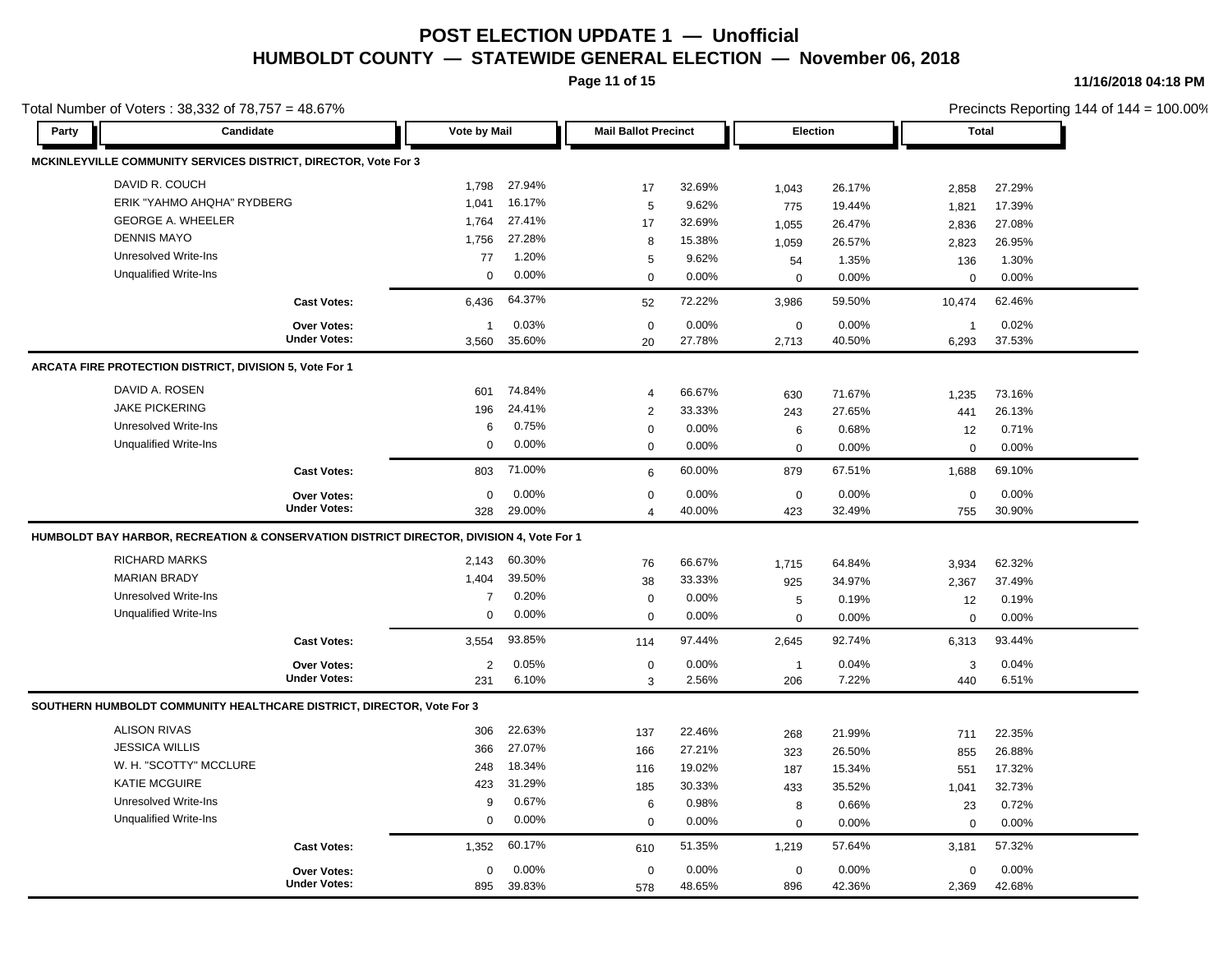**Page 12 of 15**

| Total Number of Voters: 38,332 of 78,757 = 48.67% |                                           |                       |                  |                             |                  |                       |                  |                         | Precincts Reporting 144 of 144 = 100.00% |
|---------------------------------------------------|-------------------------------------------|-----------------------|------------------|-----------------------------|------------------|-----------------------|------------------|-------------------------|------------------------------------------|
| Party                                             | Candidate                                 | <b>Vote by Mail</b>   |                  | <b>Mail Ballot Precinct</b> |                  | Election              |                  | <b>Total</b>            |                                          |
| PROPOSITION 1, Vote For 1                         |                                           |                       |                  |                             |                  |                       |                  |                         |                                          |
| YES                                               |                                           | 10,488                | 53.35%           | 703                         | 47.02%           | 9,418                 | 60.21%           | 20,609                  | 56.01%                                   |
| <b>NO</b>                                         |                                           | 9,170                 | 46.65%           | 792                         | 52.98%           | 6,224                 | 39.79%           | 16,186                  | 43.99%                                   |
|                                                   | <b>Cast Votes:</b>                        | 19,658                | 95.94%           | 1,495                       | 96.89%           | 15,642                | 95.97%           | 36,795                  | 95.99%                                   |
|                                                   | Over Votes:<br><b>Under Votes:</b>        | $\overline{4}$<br>828 | 0.02%<br>4.04%   | $\mathbf 0$<br>48           | 0.00%<br>3.11%   | $\overline{1}$<br>656 | 0.01%<br>4.02%   | 5<br>1,532              | 0.01%<br>4.00%                           |
| PROPOSITION 2, Vote For 1                         |                                           |                       |                  |                             |                  |                       |                  |                         |                                          |
| <b>YES</b><br><b>NO</b>                           |                                           | 11,553<br>8,107       | 58.76%<br>41.24% | 772<br>730                  | 51.40%<br>48.60% | 10,163<br>5,522       | 64.79%<br>35.21% | 22,488<br>14,359        | 61.03%<br>38.97%                         |
|                                                   | <b>Cast Votes:</b>                        | 19,660                | 95.95%           | 1,502                       | 97.34%           | 15,685                | 96.23%           | 36,847                  | 96.13%                                   |
|                                                   | Over Votes:<br><b>Under Votes:</b>        | 0<br>830              | 0.00%<br>4.05%   | $\boldsymbol{0}$<br>41      | 0.00%<br>2.66%   | $\sqrt{5}$<br>609     | 0.03%<br>3.74%   | 5<br>1,480              | 0.01%<br>3.86%                           |
| PROPOSITION 3, Vote For 1                         |                                           |                       |                  |                             |                  |                       |                  |                         |                                          |
| <b>YES</b><br><b>NO</b>                           |                                           | 8,228<br>11,262       | 42.22%<br>57.78% | 577<br>908                  | 38.86%<br>61.14% | 6,883<br>8,663        | 44.28%<br>55.72% | 15,688<br>20,833        | 42.96%<br>57.04%                         |
|                                                   | <b>Cast Votes:</b>                        | 19,490                | 95.12%           | 1,485                       | 96.24%           | 15,546                | 95.38%           | 36,521                  | 95.28%                                   |
|                                                   | Over Votes:<br><b>Under Votes:</b>        | $\overline{2}$<br>998 | 0.01%<br>4.87%   | $\mathbf 0$<br>58           | 0.00%<br>3.76%   | 4<br>749              | 0.02%<br>4.60%   | 6<br>1,805              | 0.02%<br>4.71%                           |
| PROPOSITION 4, Vote For 1                         |                                           |                       |                  |                             |                  |                       |                  |                         |                                          |
| <b>YES</b><br><b>NO</b>                           |                                           | 10,139<br>9,286       | 52.20%<br>47.80% | 669<br>810                  | 45.23%<br>54.77% | 8,964<br>6,476        | 58.06%<br>41.94% | 19,772<br>16,572        | 54.40%<br>45.60%                         |
|                                                   | <b>Cast Votes:</b>                        | 19,425                | 94.80%           | 1,479                       | 95.85%           | 15,440                | 94.73%           | 36,344                  | 94.81%                                   |
|                                                   | <b>Over Votes:</b><br><b>Under Votes:</b> | 2<br>1,063            | 0.01%<br>5.19%   | $\mathbf 0$<br>64           | 0.00%<br>4.15%   | 5<br>854              | 0.03%<br>5.24%   | $\overline{7}$<br>1,981 | 0.02%<br>5.17%                           |
| PROPOSITION 5, Vote For 1                         |                                           |                       |                  |                             |                  |                       |                  |                         |                                          |
| YES<br><b>NO</b>                                  |                                           | 6,146<br>13,260       | 31.67%<br>68.33% | 536<br>943                  | 36.24%<br>63.76% | 4,230<br>11,113       | 27.57%<br>72.43% | 10,912<br>25,316        | 30.12%<br>69.88%                         |
|                                                   | <b>Cast Votes:</b>                        | 19,406                | 94.71%           | 1,479                       | 95.85%           | 15,343                | 94.12%           | 36,228                  | 94.50%                                   |
|                                                   | Over Votes:<br><b>Under Votes:</b>        | 3<br>1,081            | 0.01%<br>5.28%   | $\mathbf 0$<br>64           | 0.00%<br>4.15%   | 5<br>954              | 0.03%<br>5.85%   | 8<br>2,099              | 0.02%<br>5.48%                           |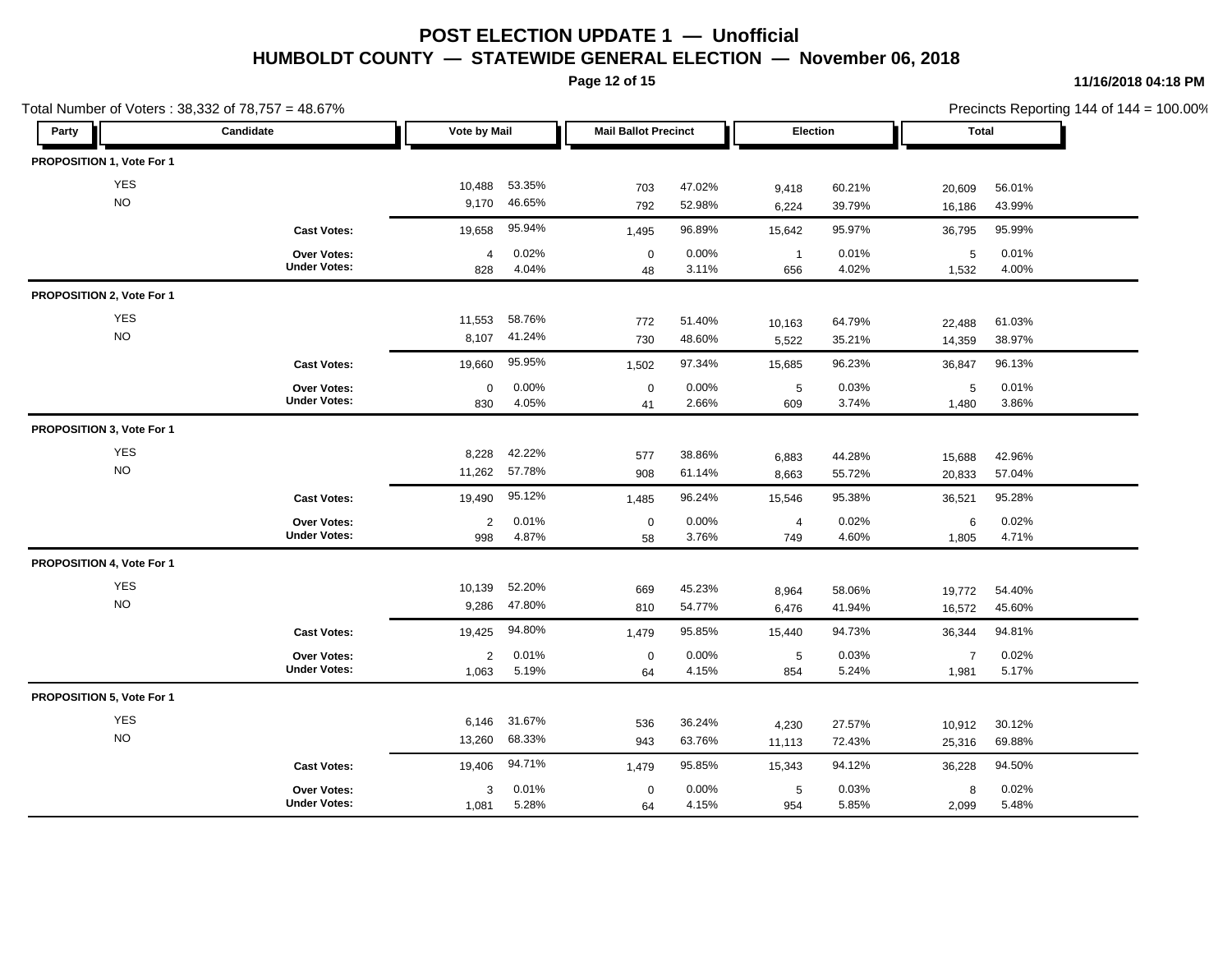**Page 13 of 15**

**11/16/2018 04:18 PM**

| Total Number of Voters: 38,332 of 78,757 = 48.67% |                                           |                       |                  |                   |                             | Precincts Reporting 144 of 144 = 100.00% |                  |                  |                  |  |  |
|---------------------------------------------------|-------------------------------------------|-----------------------|------------------|-------------------|-----------------------------|------------------------------------------|------------------|------------------|------------------|--|--|
| Candidate<br>Party                                |                                           | Vote by Mail          |                  |                   | <b>Mail Ballot Precinct</b> |                                          | Election         |                  | <b>Total</b>     |  |  |
| PROPOSITION 6, Vote For 1                         |                                           |                       |                  |                   |                             |                                          |                  |                  |                  |  |  |
| <b>YES</b>                                        |                                           | 7,154                 | 36.02%           | 594               | 39.39%                      | 4,983                                    | 31.48%           | 12,731           | 34.22%           |  |  |
| NO                                                |                                           | 12,705                | 63.98%           | 914               | 60.61%                      | 10,848                                   | 68.52%           | 24,467           | 65.78%           |  |  |
|                                                   | <b>Cast Votes:</b>                        | 19,859                | 96.92%           | 1,508             | 97.73%                      | 15,831                                   | 97.02%           | 37,198           | 96.99%           |  |  |
|                                                   | Over Votes:<br><b>Under Votes:</b>        | $\overline{a}$<br>627 | 0.02%<br>3.06%   | $\mathbf 0$<br>35 | 0.00%<br>2.27%              | 11<br>476                                | 0.07%<br>2.92%   | 15<br>1,138      | 0.04%<br>2.97%   |  |  |
| PROPOSITION 7, Vote For 1                         |                                           |                       |                  |                   |                             |                                          |                  |                  |                  |  |  |
| <b>YES</b><br><b>NO</b>                           |                                           | 11,589<br>7,796       | 59.78%<br>40.22% | 884<br>595        | 59.77%<br>40.23%            | 9,178<br>6,380                           | 58.99%<br>41.01% | 21,651<br>14,771 | 59.44%<br>40.56% |  |  |
|                                                   | <b>Cast Votes:</b>                        | 19,385                | 94.61%           | 1,479             | 95.85%                      | 15,558                                   | 95.38%           | 36,422           | 94.99%           |  |  |
|                                                   | <b>Over Votes:</b><br><b>Under Votes:</b> | 4<br>1,101            | 0.02%<br>5.37%   | $\mathbf 0$<br>64 | 0.00%<br>4.15%              | $\overline{4}$<br>749                    | 0.02%<br>4.59%   | 8<br>1,914       | 0.02%<br>4.99%   |  |  |
| PROPOSITION 8, Vote For 1                         |                                           |                       |                  |                   |                             |                                          |                  |                  |                  |  |  |
| <b>YES</b><br><b>NO</b>                           |                                           | 9,296<br>10,217       | 47.64%<br>52.36% | 680<br>808        | 45.70%<br>54.30%            | 7,859<br>7,678                           | 50.58%<br>49.42% | 17,835<br>18,703 | 48.81%<br>51.19% |  |  |
|                                                   | <b>Cast Votes:</b>                        | 19,513                | 95.23%           | 1,488             | 96.44%                      | 15,537                                   | 95.27%           | 36,538           | 95.29%           |  |  |
|                                                   | Over Votes:<br><b>Under Votes:</b>        | $\mathbf{1}$<br>976   | 0.00%<br>4.76%   | $\mathbf 0$<br>55 | 0.00%<br>3.56%              | 5<br>767                                 | 0.03%<br>4.70%   | 6<br>1,798       | 0.02%<br>4.69%   |  |  |
| PROPOSITION 10, Vote For 1                        |                                           |                       |                  |                   |                             |                                          |                  |                  |                  |  |  |
| <b>YES</b><br>$\rm NO$                            |                                           | 8,445<br>11,219       | 42.95%<br>57.05% | 577<br>924        | 38.44%<br>61.56%            | 7,853<br>7,776                           | 50.25%<br>49.75% | 16,875<br>19,919 | 45.86%<br>54.14% |  |  |
|                                                   | <b>Cast Votes:</b>                        | 19,664                | 95.97%           | 1,501             | 97.28%                      | 15,629                                   | 95.84%           | 36,794           | 95.97%           |  |  |
|                                                   | Over Votes:<br><b>Under Votes:</b>        | $\overline{2}$<br>824 | 0.01%<br>4.02%   | $\mathbf 0$<br>42 | 0.00%<br>2.72%              | 6<br>672                                 | 0.04%<br>4.12%   | 8<br>1,538       | 0.02%<br>4.01%   |  |  |
| PROPOSITION 11, Vote For 1                        |                                           |                       |                  |                   |                             |                                          |                  |                  |                  |  |  |
| YES<br><b>NO</b>                                  |                                           | 10,810<br>8,555       | 55.82%<br>44.18% | 850<br>625        | 57.63%<br>42.37%            | 7,420<br>7,958                           | 48.25%<br>51.75% | 19,080<br>17,138 | 52.68%<br>47.32% |  |  |
|                                                   | <b>Cast Votes:</b>                        | 19,365                | 94.51%           | 1,475             | 95.59%                      | 15,378                                   | 94.32%           | 36,218           | 94.47%           |  |  |
|                                                   | Over Votes:<br><b>Under Votes:</b>        | 3<br>1,122            | 0.01%<br>5.48%   | $\mathbf 0$<br>68 | 0.00%<br>4.41%              | 11<br>915                                | 0.07%<br>5.61%   | 14<br>2,105      | 0.04%<br>5.49%   |  |  |

 $r$ ting 144 of 144 = 100.00%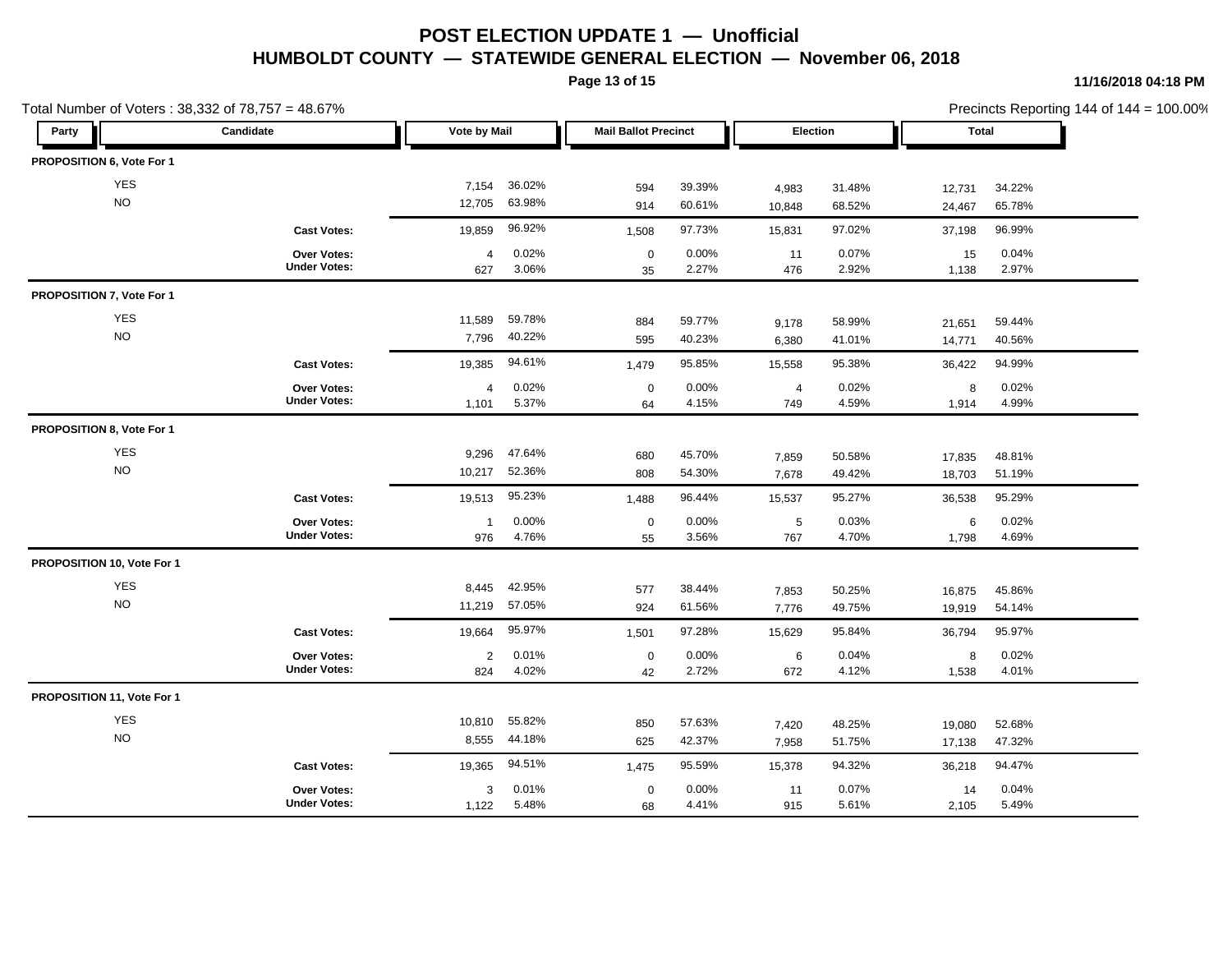**Page 14 of 15**

**11/16/2018 04:18 PM**

| Total Number of Voters: 38,332 of 78,757 = 48.67% |                                                                    |                       |                  |                            |                             |                       | Precincts Reporting 144 of 144 = 100.00% |                         |                  |  |  |
|---------------------------------------------------|--------------------------------------------------------------------|-----------------------|------------------|----------------------------|-----------------------------|-----------------------|------------------------------------------|-------------------------|------------------|--|--|
| Candidate<br>Party                                |                                                                    | Vote by Mail          |                  |                            | <b>Mail Ballot Precinct</b> |                       | Election                                 |                         | <b>Total</b>     |  |  |
| PROPOSITION 12, Vote For 1                        |                                                                    |                       |                  |                            |                             |                       |                                          |                         |                  |  |  |
| <b>YES</b>                                        |                                                                    | 10,943                | 56.06%           | 753                        | 50.71%                      | 9,395                 | 60.32%                                   | 21,091                  | 57.66%           |  |  |
| NO                                                |                                                                    | 8,577                 | 43.94%           | 732                        | 49.29%                      | 6,180                 | 39.68%                                   | 15,489                  | 42.34%           |  |  |
|                                                   | <b>Cast Votes:</b>                                                 | 19,520                | 95.27%           | 1,485                      | 96.24%                      | 15,575                | 95.48%                                   | 36,580                  | 95.39%           |  |  |
|                                                   | Over Votes:<br><b>Under Votes:</b>                                 | $\overline{2}$<br>968 | 0.01%<br>4.72%   | $\mathbf 0$<br>58          | 0.00%<br>3.76%              | 3<br>735              | 0.02%<br>4.51%                           | 5<br>1,761              | 0.01%<br>4.59%   |  |  |
| MEASURE L CUTTEN SCHOOL DISTRICT, Vote For 1      |                                                                    |                       |                  |                            |                             |                       |                                          |                         |                  |  |  |
| <b>BONDS YES</b><br><b>BONDS NO</b>               |                                                                    | 675<br>386            | 63.62%<br>36.38% | $\mathbf 0$<br>$\mathbf 0$ | 0.00%<br>0.00%              | 554<br>213            | 72.23%<br>27.77%                         | 1,229<br>599            | 67.23%<br>32.77% |  |  |
|                                                   | <b>Cast Votes:</b>                                                 | 1,061                 | 96.98%           | $\mathbf 0$                | 0.00%                       | 767                   | 97.96%                                   | 1,828                   | 97.39%           |  |  |
|                                                   | Over Votes:<br><b>Under Votes:</b>                                 | $\mathbf 0$<br>33     | 0.00%<br>3.02%   | $\mathbf 0$<br>$\mathbf 0$ | 0.00%<br>0.00%              | $\mathbf 0$<br>16     | 0.00%<br>2.04%                           | $\mathbf 0$<br>49       | 0.00%<br>2.61%   |  |  |
|                                                   | MEASURE N NORTHERN HUMBOLDT UNION HIGH SCHOOL DISTRICT, Vote For 1 |                       |                  |                            |                             |                       |                                          |                         |                  |  |  |
| <b>BONDS YES</b><br><b>BONDS NO</b>               |                                                                    | 4,795<br>2,392        | 66.72%<br>33.28% | 188<br>141                 | 57.14%<br>42.86%            | 4,659<br>1,691        | 73.37%<br>26.63%                         | 9,642<br>4,224          | 69.54%<br>30.46% |  |  |
|                                                   | <b>Cast Votes:</b>                                                 | 7,187                 | 95.34%           | 329                        | 95.09%                      | 6,350                 | 95.10%                                   | 13,866                  | 95.23%           |  |  |
|                                                   | <b>Over Votes:</b><br><b>Under Votes:</b>                          | $\mathbf 0$<br>351    | 0.00%<br>4.66%   | $\mathbf 0$<br>17          | 0.00%<br>4.91%              | $\overline{1}$<br>326 | 0.01%<br>4.88%                           | $\overline{1}$<br>694   | 0.01%<br>4.77%   |  |  |
| <b>MEASURE K, Vote For 1</b>                      |                                                                    |                       |                  |                            |                             |                       |                                          |                         |                  |  |  |
| <b>YES</b><br><b>NO</b>                           |                                                                    | 9,776<br>9,798        | 49.94%<br>50.06% | 685<br>795                 | 46.28%<br>53.72%            | 8,898<br>6,792        | 56.71%<br>43.29%                         | 19,359<br>17,385        | 52.69%<br>47.31% |  |  |
|                                                   | <b>Cast Votes:</b>                                                 | 19,574                | 95.53%           | 1,480                      | 95.92%                      | 15,690                | 96.18%                                   | 36,744                  | 95.82%           |  |  |
|                                                   | Over Votes:<br><b>Under Votes:</b>                                 | 4<br>912              | 0.02%<br>4.45%   | $\mathbf 0$<br>63          | 0.00%<br>4.08%              | 6<br>617              | 0.04%<br>3.78%                           | 10<br>1,592             | 0.03%<br>4.15%   |  |  |
| <b>MEASURE O, Vote For 1</b>                      |                                                                    |                       |                  |                            |                             |                       |                                          |                         |                  |  |  |
| <b>YES</b><br><b>NO</b>                           |                                                                    | 14,349<br>5,541       | 72.14%<br>27.86% | 1,023<br>489               | 67.66%<br>32.34%            | 11,699<br>4,118       | 73.96%<br>26.04%                         | 27,071<br>10,148        | 72.73%<br>27.27% |  |  |
|                                                   | <b>Cast Votes:</b>                                                 | 19,890                | 97.07%           | 1,512                      | 97.99%                      | 15,817                | 96.90%                                   | 37,219                  | 97.04%           |  |  |
|                                                   | Over Votes:<br><b>Under Votes:</b>                                 | $\mathbf 0$<br>600    | 0.00%<br>2.93%   | $\mathbf 0$<br>31          | 0.00%<br>2.01%              | $\overline{4}$<br>502 | 0.02%<br>3.08%                           | $\overline{4}$<br>1,133 | 0.01%<br>2.95%   |  |  |

 $rting 144 of 144 = 100.00%$